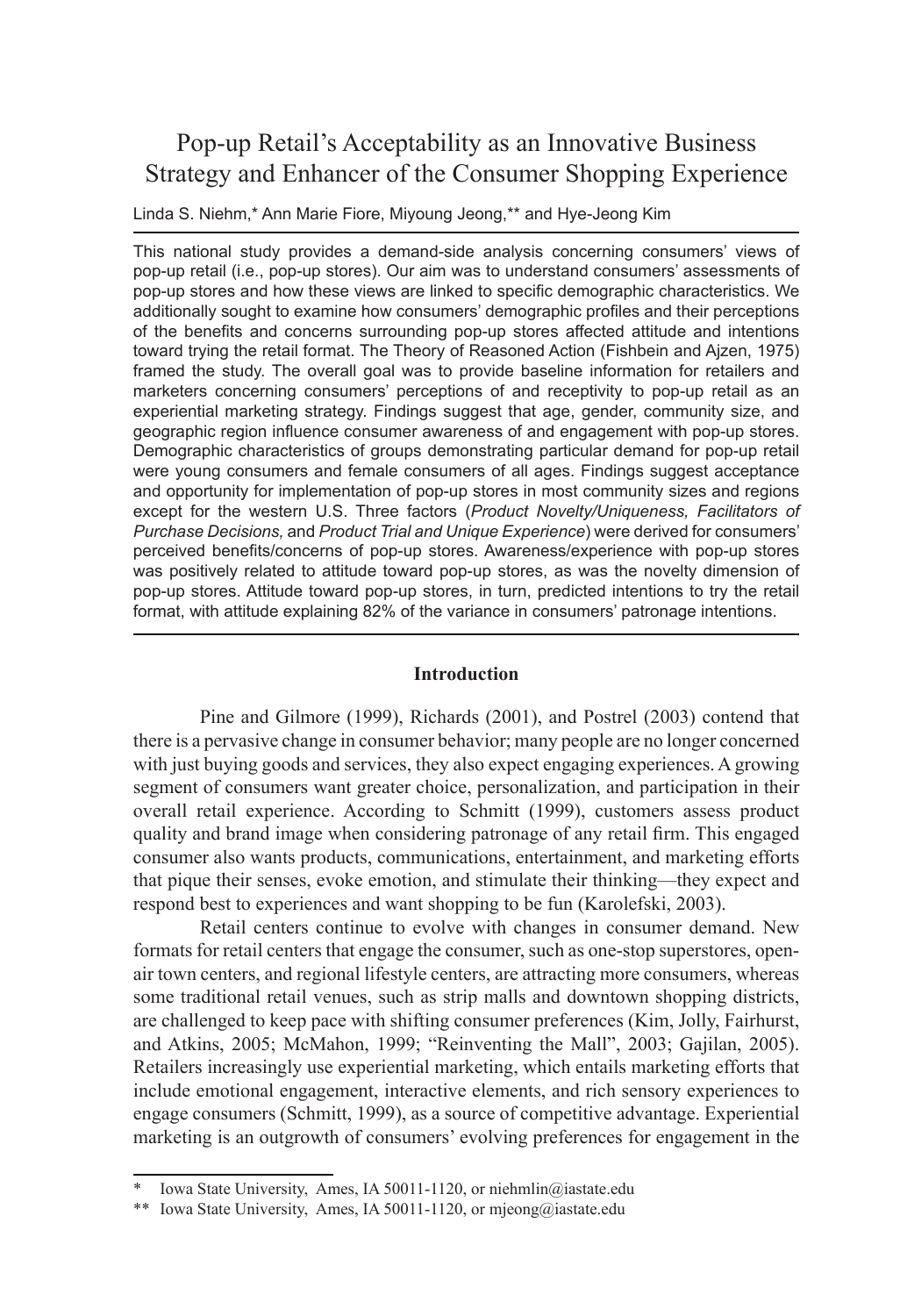marketplace (Gilmore and Pine, 2002). Experiential marketing meshes with shopping center trends of gaining competitive advantages through offering entertainment (e.g., Anderson, Burns, and Reid, 2003; Christiansen, Comer, Feinberg, and Rinne, 1999) and through the creative use of space and design (Fenley, 2003). This approach includes the use of shopping centers as alternatives to traditional marketing media ("Simon Malls", 2004). However, to be most effective, experiential elements should be integrated at every contact point with the retailer: in the store, through marketing communication and advertising, through the website, and through community-based events. This broad based experiential approach will fortify retailer/brand image, aid in brand recall, and enhance the likelihood of the retailer/brand being a top of mind choice for consumers (Woodside and Walser, 2007).

A pop-up store, an individual physical manifestation of pop-up retail, is a new experiential marketing format intended to engage consumers. It is a promotional/ retail setting designed to offer an exclusive and highly experiential interaction for the consumer. Further, a pop-up store is a way for select products or brands to be promoted. The brands may be widely known to smaller, new brands. Pop-up stores allow visitors to have unique, personalized interactions and experiences with the brand, and they may be open in only one location and for a limited time, from a few days to a year. This study explores consumer responses to this new experiential marketing format, including identification of the benefits and concerns consumers have related to popup retail. We also examine consumers' awareness/experience, attitude, and patronage intentions towards pop-up stores.

This study addresses a demand-side analysis of consumers' assessments of pop-up retail. The aim of this research is to expand understanding of consumer demand for experiential shopping venues and optimal conditions for pop-up stores according to differences in consumer demographic characteristics. Using both qualitative interviews and quantitative techniques we examine demographic differences in awareness, perceived benefits and concerns, attitudes, and patronage intentions related to popup retail as expressed by a national sample of consumers. The results of this study provide a benchmark of consumers' perceptions of pop-up retail and offer guidelines for ensuring successful implementation of pop-up retail as an experiential marketing tool.

The objectives of the present study are to:

- 1. Identify consumers' a) level of awareness of, b) level of experience with, c) perceived benefits and concerns regarding, d) attitude towards, and e) intentions towards pop-up retail;
- Examine effects of consumers' demographic differences on a) level 2.of awareness of, b) level of experience with, c) perceived benefits and concerns regarding, d) attitude towards, and e) intentions towards popup retail;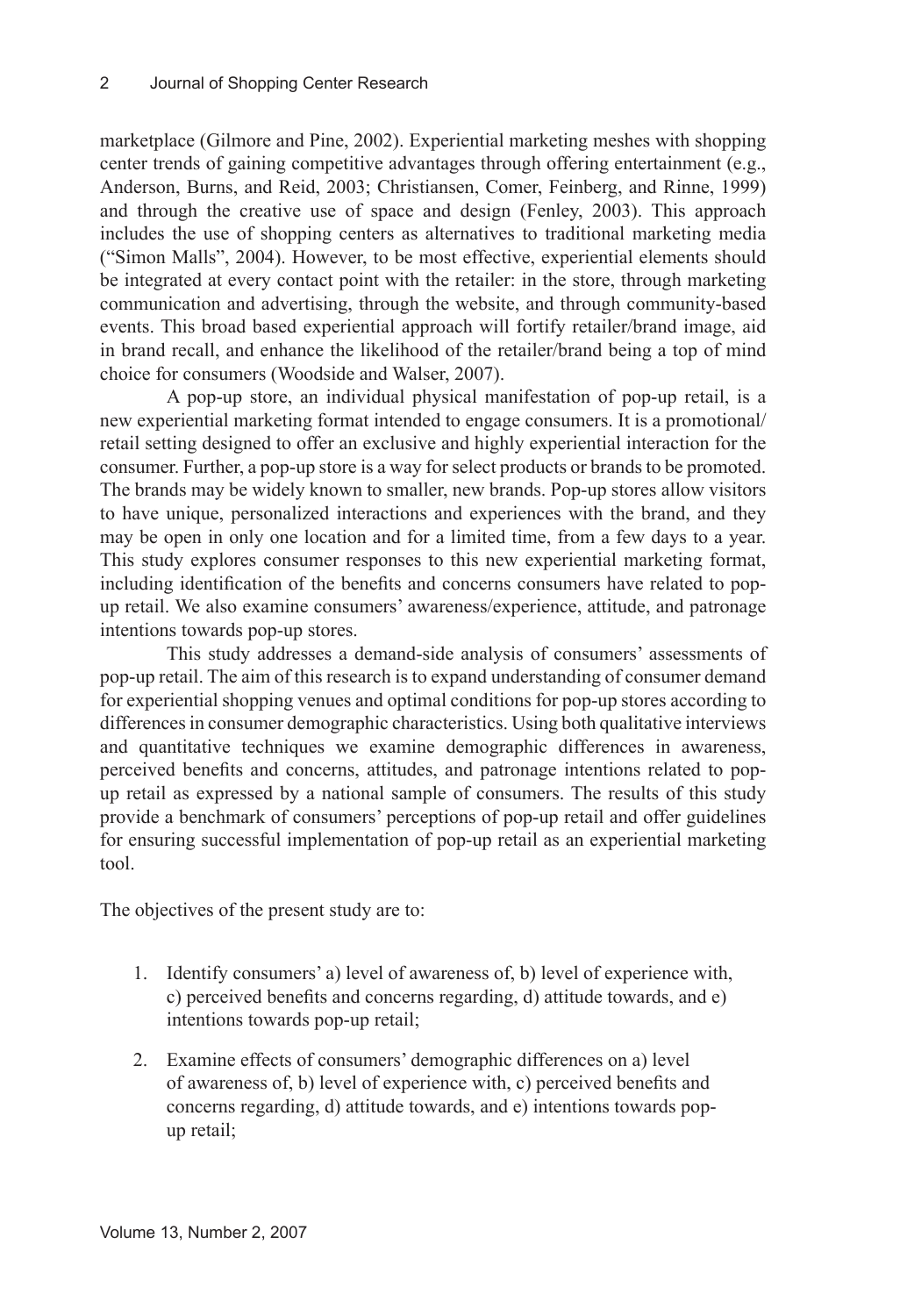3

- Profile conditions (e.g., consumer benefits offered, past experience) that 3. enhance attitudes and intentions towards pop-up retail; and
- Examine if conditions that entice consumers to visit pop-up retail vary 4.based on demographic characteristics.

#### **Literature Review**

#### *Experiential Marketing*

Experiential marketing entails amplifying the brand's essence "into a set of tangible, physical, interactive experiences which reinforce the brand" (McNickel, 2004, p.1). Developing brand essence (McCole, 2004) requires firms to address consumers on both utilitarian and emotional dimensions. It involves creating opportunity for faceto-face interactions with brand representatives and lifestyle activities that capture the brand's essence ("Gen Y", 2005). In support, Ponsonby-Mccabe and Boyle (2006) state that brand loyalty stems from repeated use of or experience with a brand. Such prior experience can result in either cognitive or emotional effects for the consumer concerning the brand. They go so far as to state that long-term competitive advantage can only be obtained when brand loyalty has been addressed and sustained with customers. Research by the experiential marketing agency Jack Morton Worldwide (2007) also suggests that live experiences possess the power to influence brand advocacy and make participants more likely to talk positively about a brand.

 McCole (2004) states that experiential marketing is not a fad. Retailers and marketers increasingly turn to experiential marketing when they realize that focusing on customer satisfaction alone is no longer an effective competitive strategy. Traditional retail approaches have been complemented with "guerilla" approaches (i.e., non-traditional yet resource-limited processes which offer a more comprehensive and lifestyle-oriented brand experience) in response to changing consumer preferences (Collins, 2004). An interactive, or co-produced, retail experience is a key valuegenerating process for retailers in several ways. Experience enhanced retail not only builds product knowledge and brand awareness, but also a sense of consumer empowerment. Retail experiences can also create shopping destinations and related services that extend the customer's brand experience (Palmer, 2002). Woodside and Walser's (2007) research on the effect of brand strength in retail settings found that increased experience with a retailer decreases the impact of competitor brand strength. Additionally, the opportunity to engage in experiences with retailers creates accessibility in the consumer's mind, increases brand strength, and influences recall of the retailer from memory. These findings support the importance of experiential marketing approaches to provide opportunities for consumer accessibility, and experience with retailers, their brands, and other offerings.

Businesses are finding that traditional advertising is no longer enough to reach and attract customers (Palmer, 2002). The goal of marketing should be longterm customer engagement, resulting in emotional attachment to the firm's products, services, or brands. While consumers value consistency in some elements of their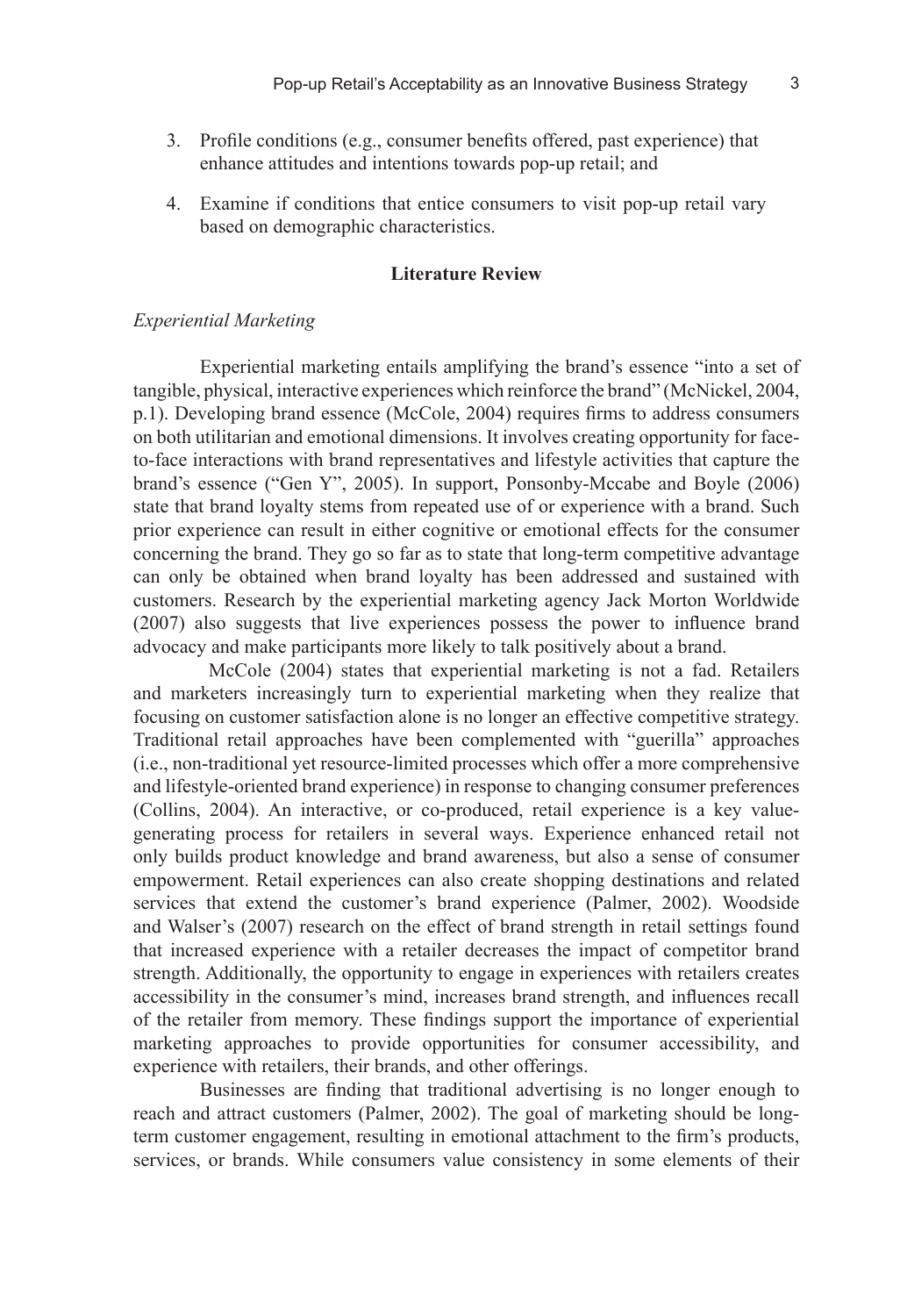purchase behavior, change is what often gets consumers to look at and consider new products (Collins, 2004). Businesses that can deliver on experiences will increasingly be winners in the marketplace. These observations highlight that traditional marketing approaches are not as effective with today's consumer and that effective experiential marketing creates long-term relationships. However, a recent industry survey showed that while effective, the impact of experiential marketing efforts varies by industry sector (i.e., autos, food, electronics) and consumer segment (Jack Morton Worldwide, 2006). Moreover, little empirical research has been conducted in regard to the effectiveness of various forms of experiential marketing. Therefore, the present study examines consumer response to a new form of experiential marketing, pop-up retail.

## *Pop-up Retail as a Experiential Marketing Tool*

Firms large and small have begun to embrace pop-up retail as a new marketing tool to provide the experiential environment desired by consumers, build brand image, and attract attention and new customers. Pop-up retail entails creation of a marketing environment that is highly experiential, focused on promoting a brand or product line, available for a short time period, and generally in smaller venues that foster more faceto-face dialogue with brand representatives, which is a top factor attracting people to the experience (Gordon, 2004). A unique feature of pop-up retail is its temporary nature, intentionally springing up and disappearing quickly. Pop-up stores are designed to be open a few days to a year and may not sell products at that location. For example, Target, the recognized retail leader in the use of pop-up retail, markets products ranging from new apparel product lines showcased for six weeks in New York's Rockefeller Center to outdoor furniture, grills, and accessories presented in a lifestyle setting for five weeks in an Inn in the Hamptons of Long Island ("Pop-up retail", 2005).

Pop-up retail is not limited to major retailers opening temporary stores in the U.S. For instance, Levi's opened a pop-up store in Milan ("Being spaces", 2006). Highend fashion brand Comme Des Garcons' first "guerilla store" was opened for one year in a remote neighborhood in former East Berlin. Guerilla marketing veteran, Vacant, has opened stores in Barcelona, London, Singapore, and Stockholm for one month showcasing a range of hard-to-find and limited edition products from established brands and young designers ("Pop-up retail", 2005). Finally, on a recent visit to Shanghai one of the present authors explored a pop-up store experience promoting Kenzo's (Parisbased Japanese designer) women's fragrance products outside the entry to an upscale mall.

Moreover, pop-up retail is applicable beyond traditional retail environments or in businesses associated with creating retail environments, such as apparel retailers or restaurants ("Pop-up retail", 2005; Shanahan, 2005). For instance, Unilever opened a Suave shampoo pop-up salon for five days where visitors could learn about the product from product representatives, receive free samples or even free shampoos, haircuts, and hand massages using the brand products. For one week, the Meow Mix firm opened a café and a gift shop offering its products and interactive games to cats and their owners. The health and beauty magazine *Self* opened a spa for one month where \$25 allowed full access to the facilities including free makeovers and consultations with a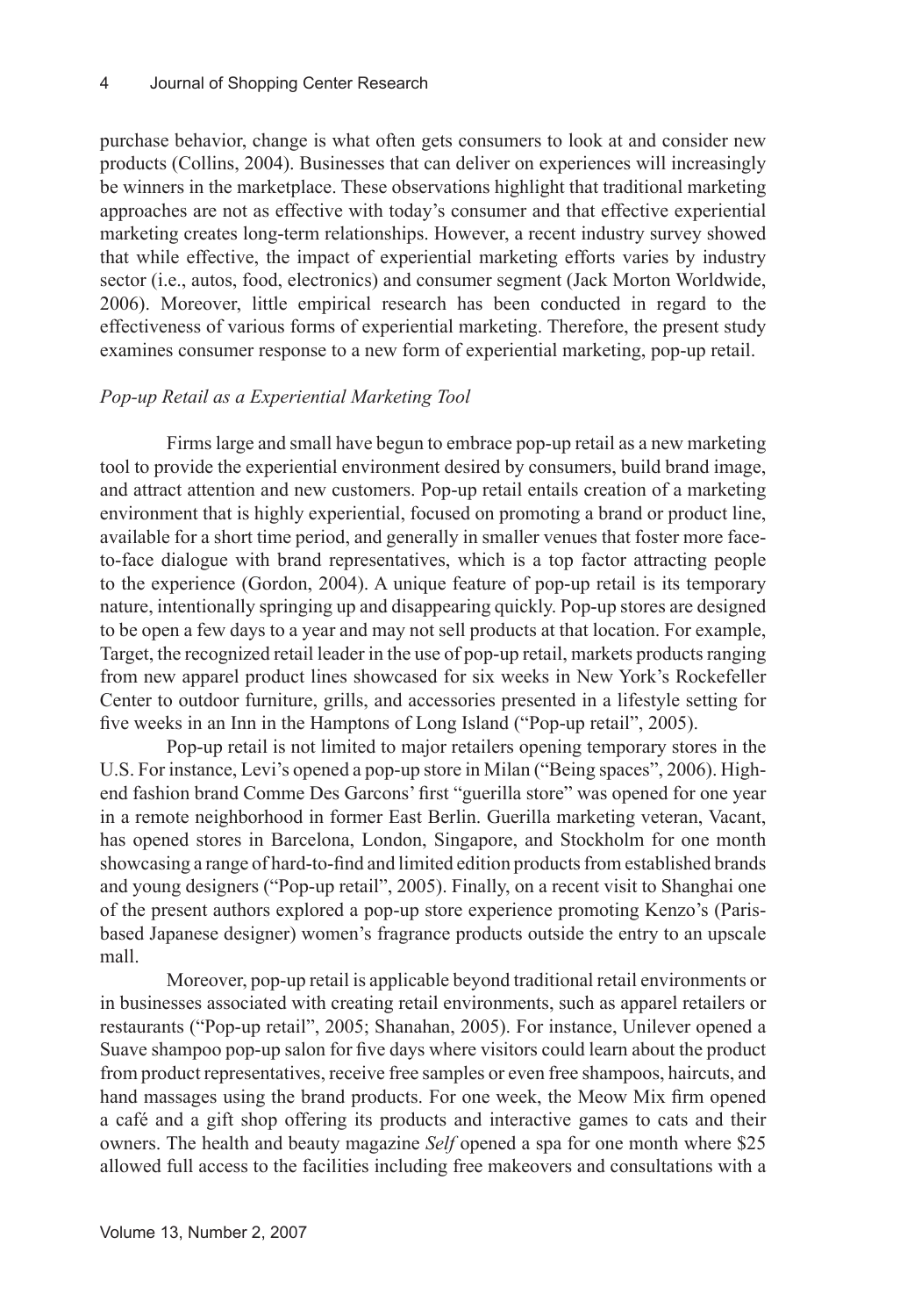physician regarding facial treatments ("Pop-up retail", 2005; "Pop-up retail: Brand", 2005).

Pop-up retail may be event-driven and mobile (Shanahan, 2005), and generally depends on guerilla marketing techniques (e.g., word-of-mouth) instead of mass media campaigns to draw people ("Being spaces", 2006). In the Netherlands, Dommelsch Beer pop-up free concerts are an excellent example. The firm organized concerts at various cafés with well-known artists for six months. To determine the location and date of the concerts, barcodes from products had to be entered into their website. Similarly, the Martini brand opened roaming bars for two weeks each in Belgium selling Martini brand-based cocktails. They depended exclusively on wordof-mouth for this popular experiential marketing event. Thus, pop-up stores are similar to touring events commonly used in mall-based experiential marketing in their limited time availability, but tend to focus on one brand rather than represent a compilation of brands organized around a theme by property managers (e.g., Simon Property Group's Simon DTour Live; see "Simon DTour", 2003).

Industry professionals support that the novel, interactive, surprising, and fleeting aspects of pop-up retail may offer engaging experiences currently desired by consumers as well as offer retailers good return-on-investment based on the ratio of buzz to the short-term nature of the investment (Hays, 2004; "Pop-up retail: Brand environments", 2005). Drawing from industry literature (e.g., Collins, 2004; "Pop-up marketing", 2006; "Pop-up retail", 2005; "Pop-up retail: Brand", 2005), benefits for consumers associated with pop-up retail include that it:

- offers excitement to consumers from the novel experience, •
- offers consumers exclusive products or experiences, •
- offers discovery or surprise factor that consumers like, •
- offers a good way for consumers to learn about and test products, •
- provides desired free samples and services to consumers, •
- helps consumers spend money wisely, •
- engages the consumer on a personal level, and •
- provides entertainment desired by the consumer. •

However, we were unable to locate research that empirically examines the role of these perceived benefits in shaping consumer attitude and consequent behavioral intentions towards pop-up retail. This study expands upon the list of benefits and concerns that may influence attitude and consequent patronage intentions towards popup retail.

#### *Theoretical Framework and Research Model*

As with many retail trends, market advantage goes to the leaders who create and carefully refine the format to meet consumers' desires. Therefore, while it is in its genesis, we propose to explore factors affecting attitude and behavioral intentions towards pop-up retail by consumers. Fishbein and Ajzen's (1975) Theory of Reasoned Action (TRA) was used as the framework for studying attitude and behavioral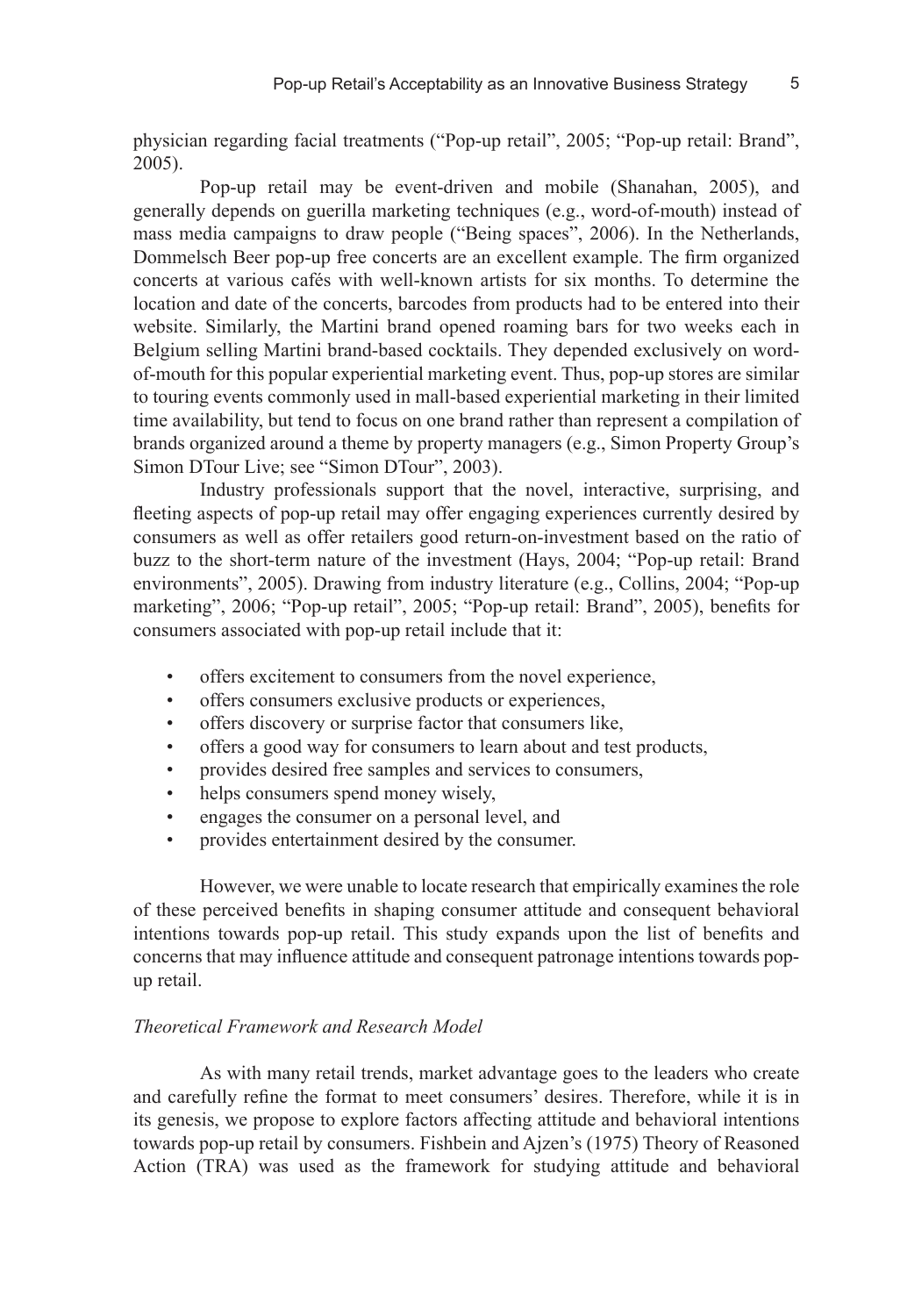intentions towards pop-up retail. This theory, used frequently to study consumer behavior (e.g., Lee and Littrell, 2006; Ogle, Hyllegard, and Dunbar, 2004), posits that beliefs (cognitions) influence the formation of attitudes, which consequently directs behavioral intentions. Behavioral intentions (retail patronage intentions) include the intention to try, recommend, and/or purchase from a pop-up store (Baker, Parasuraman, Grewal, and Voss, 2002; Mathwick, Malhotra, and Rigdon, 2001).

In the present study, benefits and concerns associated with pop-up retail represent beliefs that may affect attitude. The benefits and concerns for consumers capture both hedonic and utilitarian elements of experiential marketing. Hirschman and Holbrook (1982) outlined that the consumption experience can be intrinsically satisfying, or satisfying for its own sake, when the experience provides pleasure to the senses, fun, feelings, and fantasies. Hirschman and Holbrook saw these forms of pleasure as the experiential (hedonic) value of the consumption experience. Hedonic value differs from instrumental (utilitarian) value, which entails shopping efficiency and making the right product choice based on logical assessment of product information. Shopping environments offer both hedonic and utilitarian value concurrently (Babin, Darden, and Griffin, 1994; Sheth, Newman, and Gross, 1991). Excitement from novelty of the experience and the entertainment associated with pop-up retail are examples of experiential value, whereas facilitation of purchase decisions due to free samples, acquisition of product knowledge from brand representatives, and product trial reflects utilitarian value.

Furthermore, individual differences (e.g., demographic characteristics) act as moderating variables on beliefs (Fishbein and Ajzen, 1975). Because pop-up retail is relatively new, it is likely that a portion of consumers may not have previous knowledge or experience with this experiential marketing tool. Level of awareness or experience may have an impact on attitude (Zajonc, 2001); hence the associations between these variables are explored. Literature (Collins, 2004; "Pop-up marketing", 2006) suggests that pop-up stores are frequently located in Eastern, urban areas of the U.S., but may be equally desirable and advantageous for consumers located in suburban and rural areas. Additionally, a U.S. consumer survey commissioned by Jack Morton Worldwide found women, Hispanics, and Generation Y consumers are particularly receptive to experiential marketing events (Bigham, 2005). The present study further examines the effect of demographic and location characteristics on consumers' acceptance of pop-up retail.

A conceptual model for this study is shown in Figure 1. The research hypotheses are as follows:

# *Hypotheses*

- H1: There are significant differences among consumers' demographic profiles (\*) with regards to:
	- H1.1: the level of awareness/experience of pop-up retail.
	- H1.2: the perceived benefits/concerns of pop-up retail.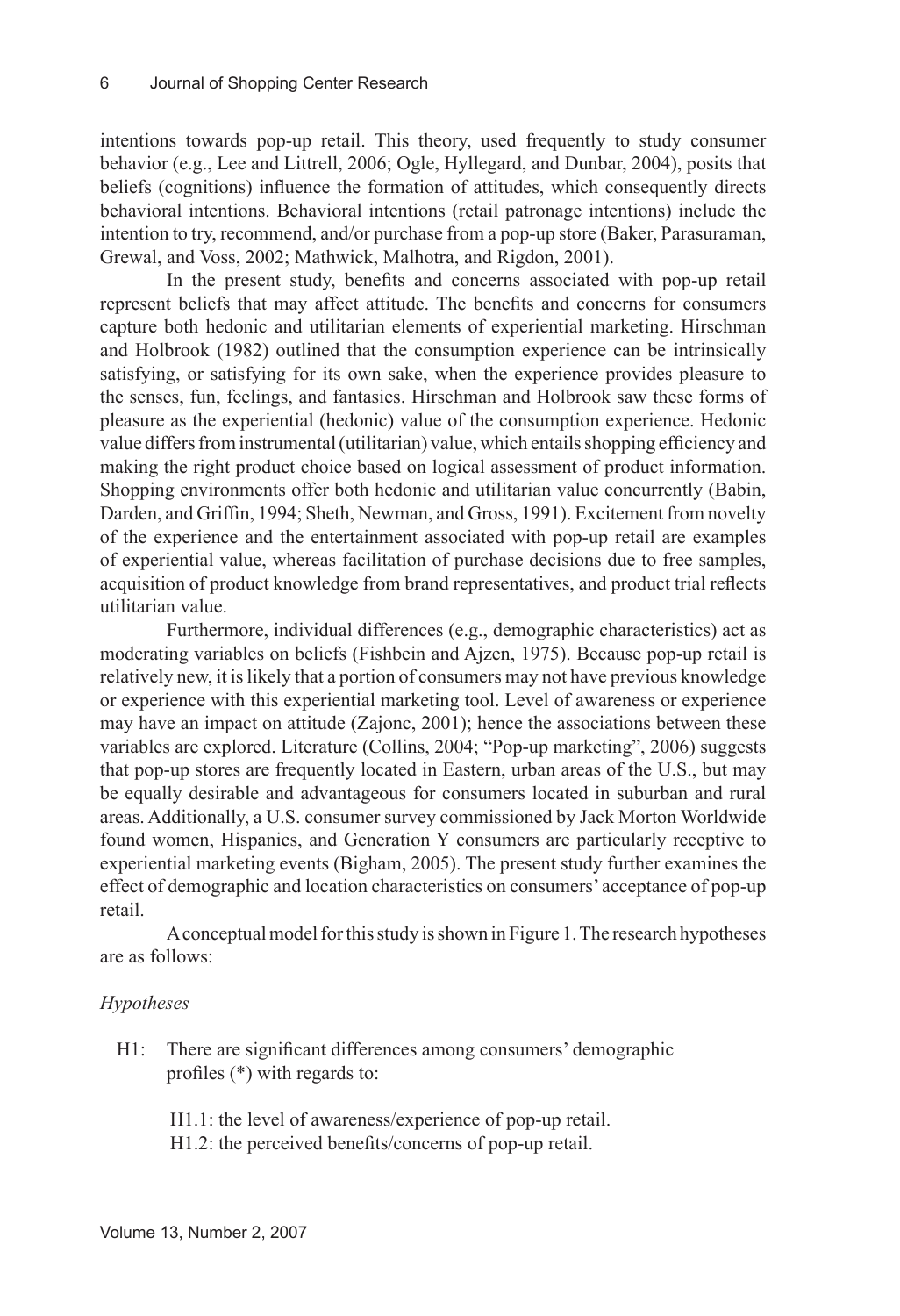$\overline{7}$ 



# Figure 1.

 H1.3: attitude toward pop-up retail H1.4: intentions toward pop-up retail

- H2: Level of awareness/experience will be positively associated with attitude toward pop-up retail.
- H3: Perceived benefits/concerns of pop-up retail will be associated with attitude toward pop-up retail.
- H4: Attitude towards pop-up retail will be positively associated with patronage intentions toward pop-up retail.
- \* includes: a.) geographic region, b.) community population size, c.) gender, d.) age group, e.) ethnic group, f.) educational level, g.) marital status, and h.) income level.

#### **Method**

#### *Overview*

This exploratory study consisted of two phases of data collection. The first phase included qualitative data collection via phone interviews to augment and refine items used in the second phase. The second phase involved an online survey of a national consumer sample.

#### *Phase 1: Preliminary Research and Survey Development*

In the first phase, assistants trained by the researchers conducted phone interviews with 12 consumers in October 2006. A trained graduate research assistant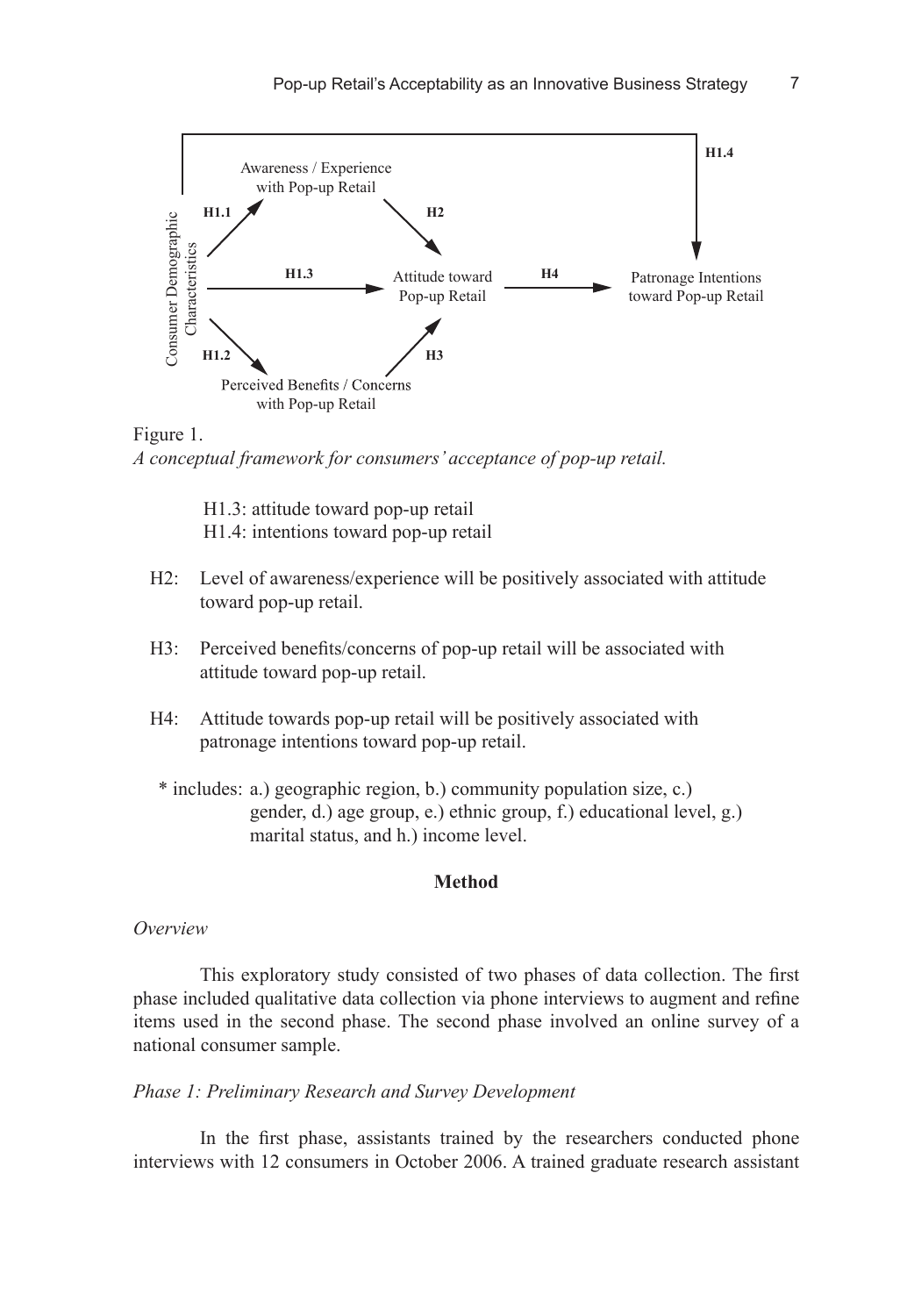administered telephone interviews equipped with an audio recorder and microphone to ensure accuracy in data collection and transcription. Consumer interviewees, males and females ages 18 and over, were drawn from online telephone white pages. Interviewees consisted of eight females and four males. Five were from urban areas, five from suburban areas, and two from rural areas of the U.S., ensuring stratification of the sample between rural, suburban, and urban consumers. The sample represented consumers from a range of U.S. geographic regions: east coast  $(n = 2)$ , west coast  $(n)$  $= 3$ ), and Midwest ( $n = 7$ ). Each phone interview took between 20 and 30 minutes. Each participating interviewee was given a \$10 gift certificate for a national retailer in appreciation for their insights provided to the study.

Researchers used an interview guide with open-ended questions to tap a range of consumer responses towards pop-up retail. This qualitative instrument was based on a literature review of retail business strategies and experiential shopping behavior, including a comprehensive review of experiential marketing and pop-up retail literature. Trained assistants conducted the interviews to identify consumers' perspectives on popup stores, including their prior experience, level of awareness, and perceived benefits and concerns. First, basic demographic information such as age, gender, location, residence, and income was collected. Second, to ease into the discussion of pop-up retail, interviewers asked consumers questions related to attendance at retail events such as arts and craft shows, boat and RV shows, bridal shows, car shows, farm shows, or home and garden shows where a number of retailers gathered together for a short period of time to display and potentially sell their products. Third, the interviewers stated they wanted to talk about a new retail format, pop-up retail. The interviewees were given a brief description of pop-up retail in order to increase their familiarity with this unique marketing format. The following are excerpts from the interview script:

I now want to explain a new shopping experience and get your impressions. It is similar to the retail events we just talked about, but it has some differences. It's called pop-up stores. You may or may not have experienced it. That is okay. I am interested in your opinion if you have or have not actually experienced it.

A pop-up store is a way for select products or brands to be promoted, but in a temporary location and on a smaller scale than retail shows. Pop-up stores may be open in only one location and are designed to be open a few days to a year. The brands may be widely known to smaller, new brands. Pop-up stores allow visitors to have unique, personalized interactions and experiences with the brand. Some do not sell the products on the premises and depend heavily on word-of-mouth from other visitors instead of exclusive focus on media ads to draw people.

As an example, a popular retailer opened a 5-week pop-up store in a vacant inn in the Hamptons selling outdoor items such as grills, barbeque accessories and outdoor lighting. The Italian coffee company, Illy, opened a pop-up store resembling a real, well-designed café where visitors could sit and try the product and learn about the product from product representatives. However, pop-up retail is not limited to apparel and food retailer.

Next, the interviewer provided scenarios concerning pop-up stores, selecting from a list of examples that would relate to the consumer's age and gender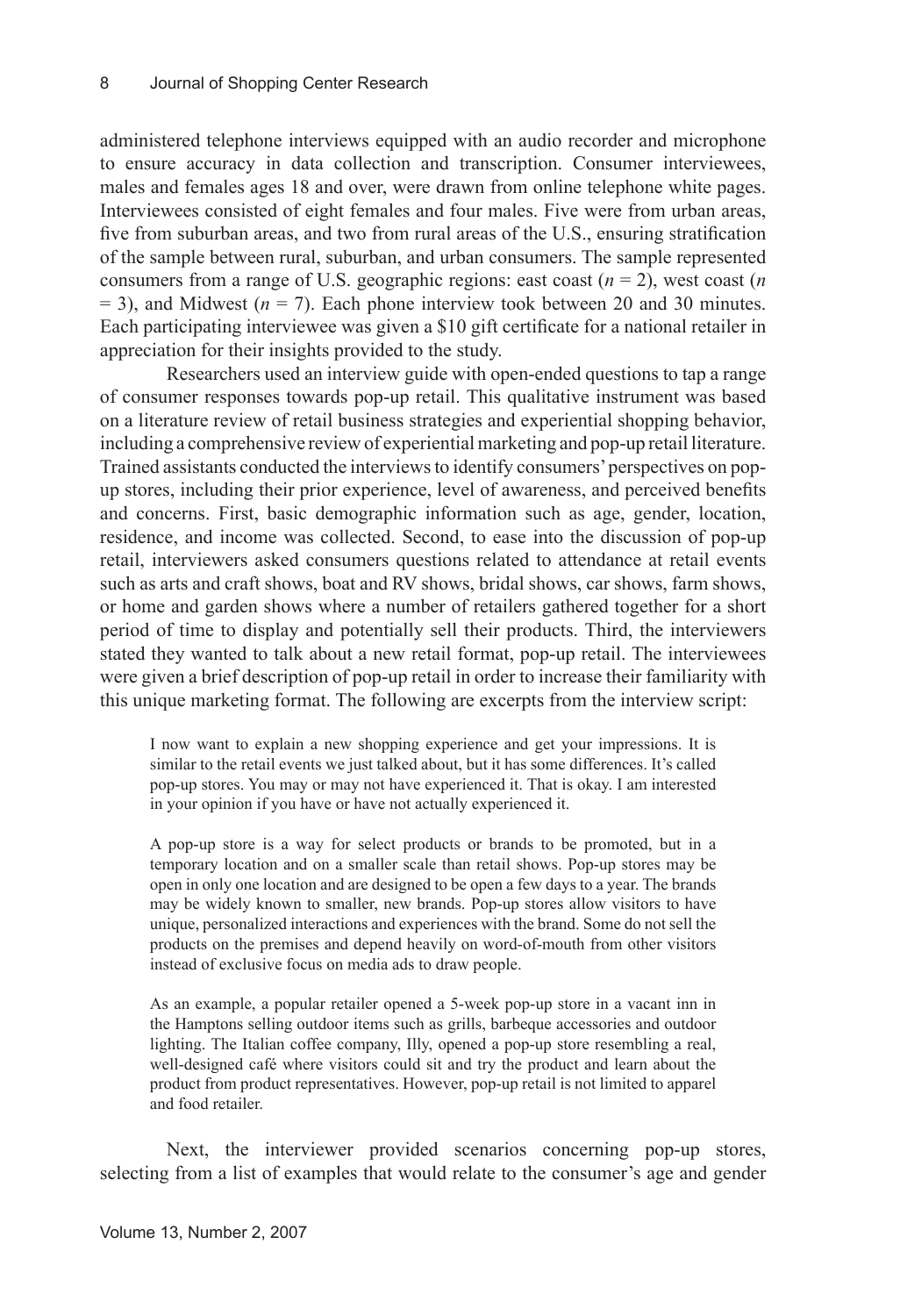characteristics. For instance, the following example was used for men in the middle age ranges: "Crown Royal opened a one-month barbershop where visitors could receive a free haircut." For younger consumers, the example was, "A t-shirt company, Imperfectionist, organized a two-day pop-up store with their products combined with music and drinks." The interviewer then referred to the instrument to tap consumers' awareness and experience with pop-up stores (e.g., "Do you think you would like to visit pop-up retail?), perceived benefits (e.g., What would you like about pop-up retail?) and concerns related to pop-up stores (e.g., What would you not like about pop-up retail?), and general shopping activities such as their frequency of visiting retail stores and restaurants. Along with the additional benefits and concerns added to the list developed from the literature, we learned that consumers confused the term "pop-up retail" with the pop-up ads that frequently appear on Internet websites. Therefore, in the interviews and survey we used the term "pop-up stores," which had clearer meaning for consumers.

Interview data were transcribed and analyzed for emergent themes and concepts relevant to consumers' perceived benefits and concerns regarding the popup store format. Researchers derived themes using an inductive technique to develop empirically-driven labels (Miles and Huberman, 1994).

Independently, each researcher marked lines of text that clustered around specific descriptive and patterned ideas. Researchers utilized the technique of checkcoding to aid definitional clarity and reliability. According to Miles and Huberman (1994), the reliability of codes equals the number of agreements between researchers divided by the total number of agreements and disagreements. Based on this criterion, 95% reliability of coding was achieved. Categories or clusters were formed and then events, ideas and information were sorted into those categories. From this sorting process, coded themes were identified relevant to consumers' perceived benefits and concerns about pop-up stores. Consensus was obtained among the researchers concerning conclusions drawn about consumers' perspectives of pop-up retail. Coded themes aided in identifying key constructs and questions to be added to the online survey instrument.

#### *Phase 2: Surveys*

In phase two, an online survey was distributed to a national sample of male and female consumers ages 18 and over through SurveySampling.com, a Connecticutbased sampling solution company. This survey was conducted in January and February 2007. Consumers in the survey sample received a monetary incentive for participation from SurveySampling.com.

Items for the online quantitative survey instrument were based on a comprehensive review of the experiential marketing and pop-up retail literature, the interview data, and established consumer behavior scales (e.g., patronage intention). Before completing the survey, respondents read a description of pop-up stores that included the following information: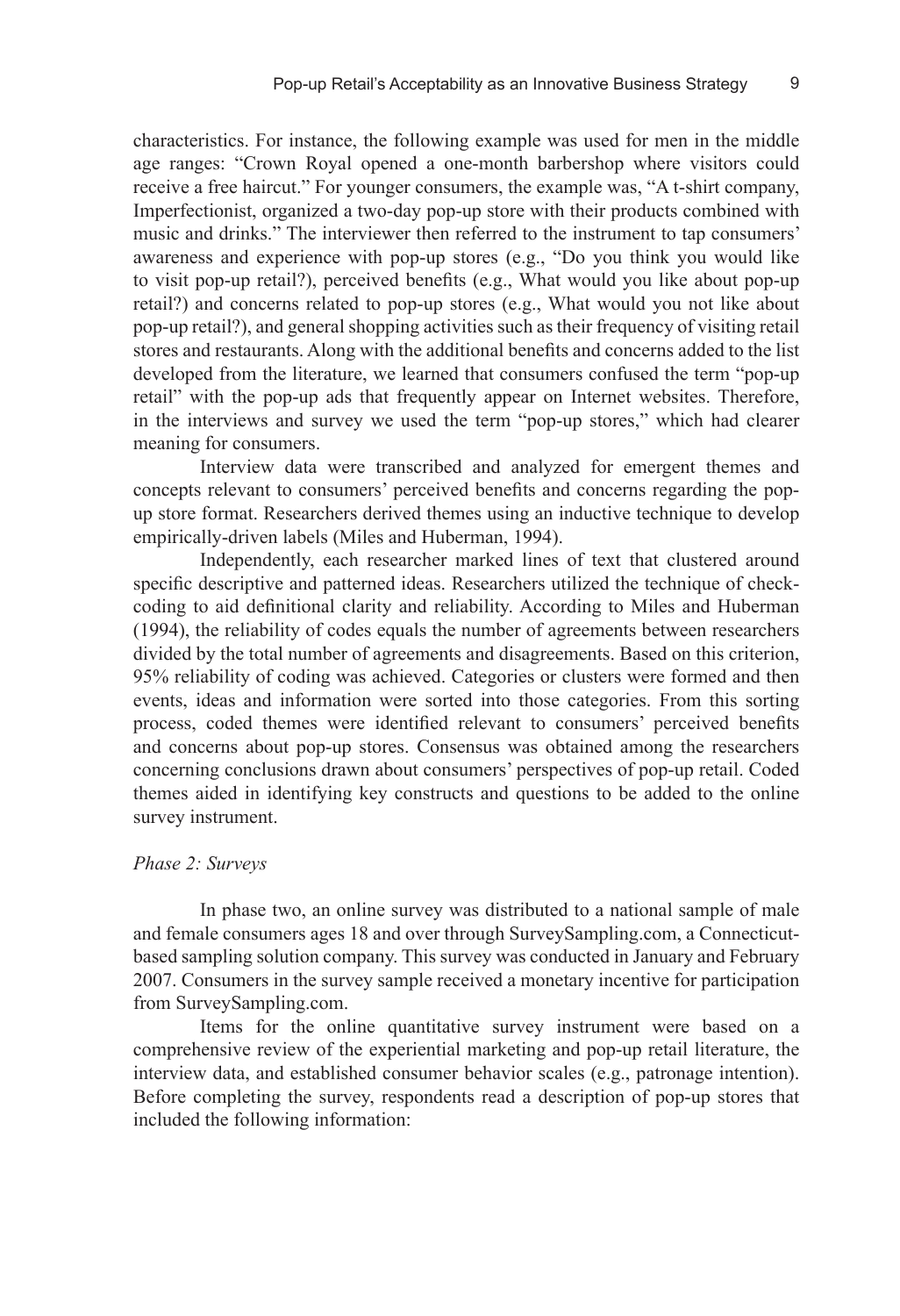- Pop-up stores generally involve one retailer rather than a group of retailers, as would be found in a trade show. •
- Pop-up stores are a way for promoting selected products or brands in a temporary location and on a smaller scale than trade shows. •
- Pop-up stores may be open in only one location, and are designed to be open a few days to a year. •
- Pop-up stores may not sell products on the premises, and the brands carried may be widely known or smaller, new brands. •
- Pop-up stores also allow customers to have unique, personalized interactions and experiences with the brand. •
- Pop-up stores employ brand representatives who have a lot of knowledge about the brand. •

Examples provided to the respondents included:

- A personal care products brand opened a pop-up salon for several days where visitors could learn about the product from product representatives, receive samples or even free shampoos, haircuts, or hand massages that used the brand products. •
- Ben & Jerry's Ice cream in San Francisco opened a pop-up store for seven days to promote its new product, Ben & Jerry's Chunky Monkey Milkshake, by taking over a prime downtown storefront that had been vacant for at least six months. •

Questions addressed consumers' awareness, prior experience, perceived benefits and concerns, attitude, and patronage intention regarding pop-up stores. All items but patronage intention were measured using 7-point scales with 1 representing "strongly disagree" and 7 representing "strongly agree." Consumers' patronage intentions towards pop-up stores were captured using a 7-point scale with 1 representing "very unlikely" and 7 representing "very likely."

We created six items to measure consumers' awareness of and experience with pop-up stores such as "I have heard of pop-up stores before," "Pop-up stores are new to me," "Pop-up stores catch my attention," and "I have visited pop-up stores." Respondents then completed 21 survey items developed by the researchers to capture consumers' perceived benefits and concerns regarding pop-up stores. Attitude toward pop-up stores was measured by adapting four global attitude items: "Overall, I think pop-up store experiences would be good" (Engel, Blackwell, and Miniard, 1995), "The idea of a pop-up store is appealing," "The idea of a pop-up store is interesting to me" (Wakefield and Baker, 1998), and "The idea of a pop-up store is pleasant to me" (Park, Hybm, and MacInnis, 2000).

Twelve items were adapted to measure consumers' patronage intentions towards pop-up stores. The three key intention dimensions were "willingness to recommend" (Baker et al., 2002), "willingness to buy" (Dodds, Monroe, and Grewal, 1991), and "willingness to try" (Baker et al., 2002; Baker and Churchill, 1977). The instrument then concluded with questions capturing socio-demographic information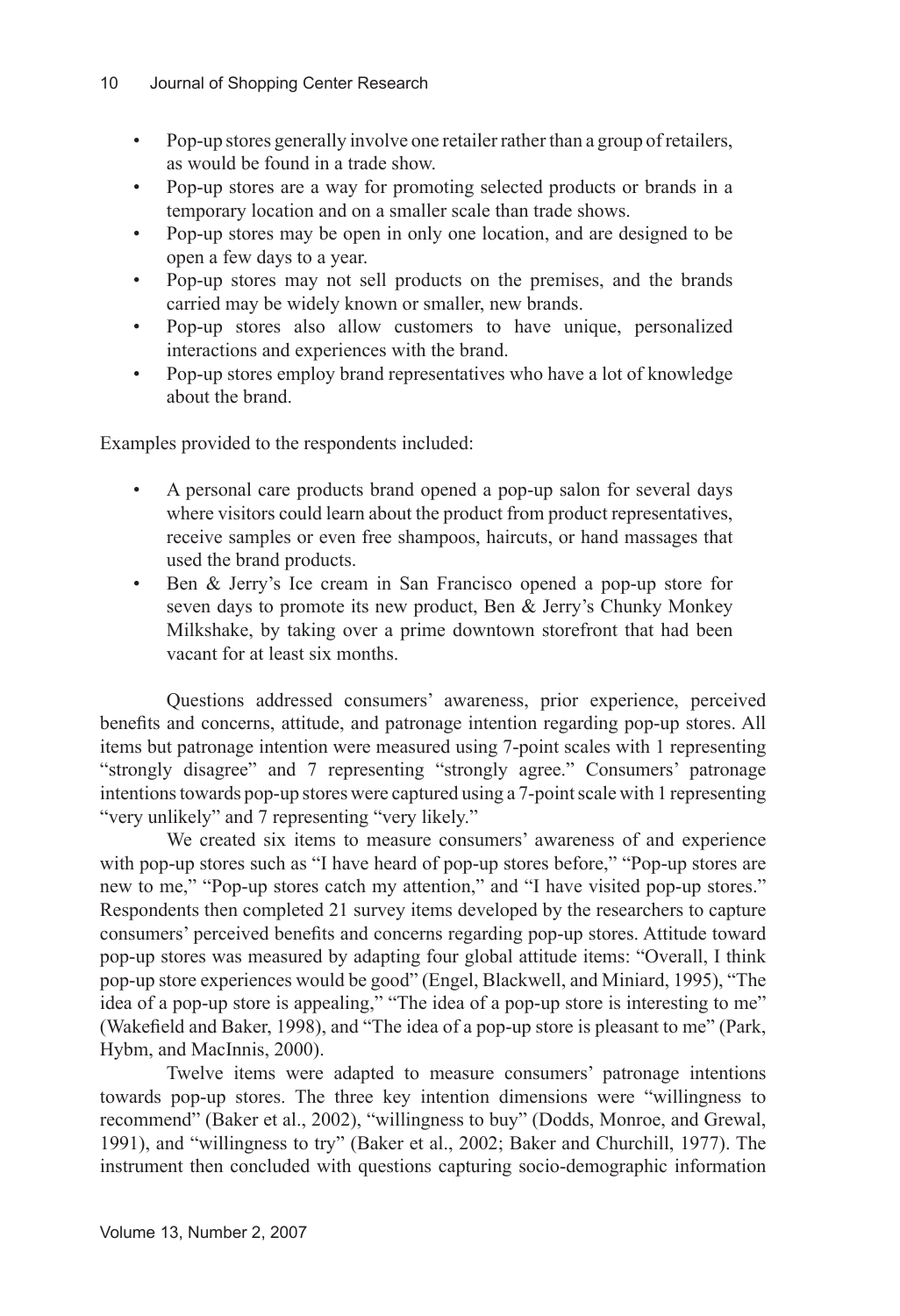including gender, age, ethnic group, education, marital status, income, geographic region, community population size, and monthly frequencies of shopping at retail stores and dining out at restaurants.

#### *Data Analysis*

A variety of quantitative statistical techniques are employed in the analysis of survey data. First, descriptive analyses are performed for consumers' sociodemographic characteristics, their perceptions of and attitudes towards pop-up retail, and patronage intentions. Second, exploratory factor analyses with varimax rotation are conducted with items of consumers' experience/awareness, benefits/concerns, attitude, and patronage intentions to identify the factor structure of each construct. Third, a series of multivariate analyses of variance (MANOVA) are used to investigate if there were significant effects of demographic characteristics on dependent variables in *H1.1* through *H1.4* (experience/awareness, benefits/concerns, attitude, and patronage intention). Finally, for *H2*, *H3*, and *H4*, regression analyses are used to test the reasoned action-based model and examine relationships between consumers' experience/awareness, benefits/concerns, attitudes, and patronage intentions.

#### **Results**

#### *Sample Characteristic*s

A total of 1000 usable surveys were collected through SurveySampling.com. Table 1 shows the socio-demographic characteristics of consumer respondents. The sample is well-distributed for many of the demographic characteristics, although females outnumber males 740 to 252 and the lower (18-25) and upper (66 and above) age ranges are not as well-represented as the middle ranges. The average age of consumers is 44 and a majority of respondents (86%) are Caucasian American. A majority are married and the average annual household income is between \$50,000 and \$74,999. Respondents are well distributed across rural, suburban, and urban areas of the U.S. Over 98% of respondents report that they shop in retail stores at least one time per month and over 96% eat in restaurants at least once per month.

#### *Perceptions, Attitudes, and Patronage Intentions Regarding Pop-up Stores*

Four separate principle component factor analyses employing varimax rotation are used to reduce the data for items measuring consumers' *Awareness/Experience*, benefits and concerns, *Attitudes*, and *Patronage Intentions*. The results for all of these factor analyses are given in Tables 2 and 3. Following procedures recommended by Kline (1998), we retain items that load above 0.50 on the factor of interest and below 0.30 on other factors.

In the first round of factor analysis, six items measuring *Awareness/Experience* loaded on one factor. However, one item, "Pop-up stores catch my attention," was eliminated because of the low factor loading (0.204). As a result of factor analysis with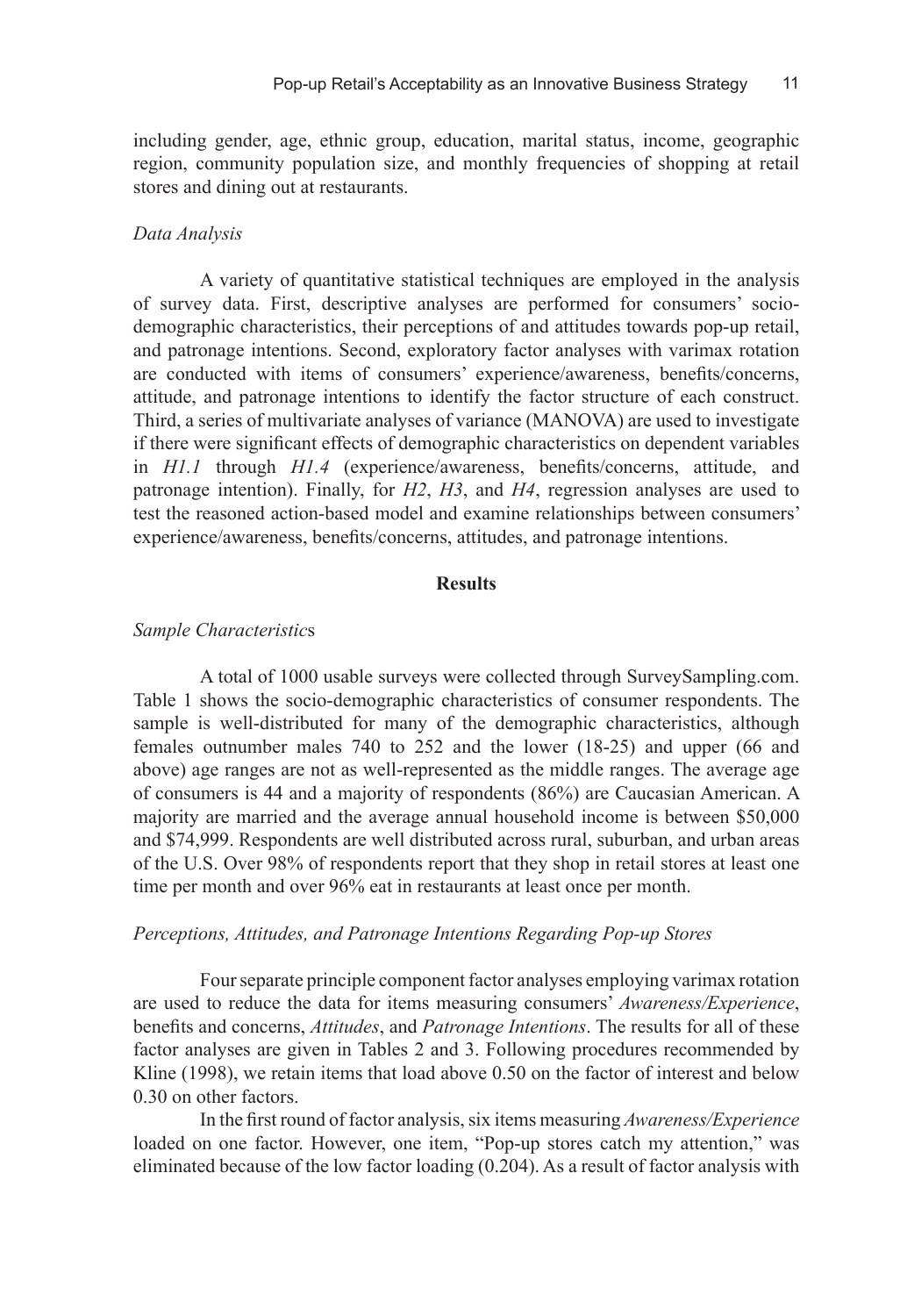Table 1.

|                   | Socio-demographic variables | Frequency<br>$(948 - 1000)$ | $\frac{0}{0}$ |
|-------------------|-----------------------------|-----------------------------|---------------|
| Gender            |                             | $(n = 992)$                 |               |
|                   | Male                        | 252                         | 25.4          |
|                   | Female                      | 740                         | 74.6          |
| Age group         |                             | $(n = 995)$                 |               |
|                   | $18 - 25$                   | 41                          | 4.1           |
|                   | $26 - 35$                   | 255                         | 25.6          |
|                   | $36 - 45$                   | 256                         | 25.7          |
|                   | $46 - 55$                   | 259                         | 26.0          |
|                   | $56 - 65$                   | 138                         | 13.9          |
|                   | 66 and above                | 46                          | 4.6           |
| Educational level |                             | $(n = 998)$                 |               |
|                   | Attended high school        | 12                          | 1.2           |
|                   | High school                 | 189                         | 18.9          |
|                   | Vocational school           | 54                          | 5.4           |
|                   | Some college/no degree      | 310                         | 31.1          |
|                   | Associate's degree          | 117                         | 11.7          |
|                   | Bachelor's degree           | 217                         | 21.7          |
|                   |                             | 70                          | 7.0           |
|                   | Master's degree             | 16                          |               |
|                   | Professional degree         |                             | 1.6           |
|                   | Doctorate degree            | 13                          | 1.3           |
| Marital status    |                             | $(n = 994)$                 |               |
|                   | Single                      | 135                         | 13.6          |
|                   | Married                     | 630                         | 63.4          |
|                   | Divorced                    | 119                         | 12.0          |
|                   | Widowed                     | 29                          | 2.9           |
|                   | Significant partner         | 81                          | 8.1           |
| Income level      |                             | $(n = 948)$                 |               |
|                   | Less than $$25,000$         | 118                         | 12.4          |
|                   | \$25,000-\$49,999           | 313                         | 33.0          |
|                   | \$50,000-\$74,999           | 252                         | 26.6          |
|                   | \$75,000-\$99,999           | 137                         | 14.5          |
|                   | Over \$100,000              | 128                         | 13.5          |
| Ethnic group      |                             | $(n = 971)$                 |               |
|                   | African American            | 62                          | 6.4           |
|                   | Caucasian American          | 850                         | 87.5          |
|                   | Hispanic American           | 28                          | 2.9           |
|                   | Native American             | 11                          | 1.1           |
|                   | Asian American              | 20                          | 2.1           |
| Geographic region |                             | $(n = 997)$                 |               |
|                   | Northeast                   | 242                         | 24.3          |
|                   | South                       | 346                         | 34.7          |
|                   | Central                     | 272                         | 27.3          |
|                   | West                        | 137                         | 13.7          |

*Profile of Consumers' Personal and Demographic Characteristics.*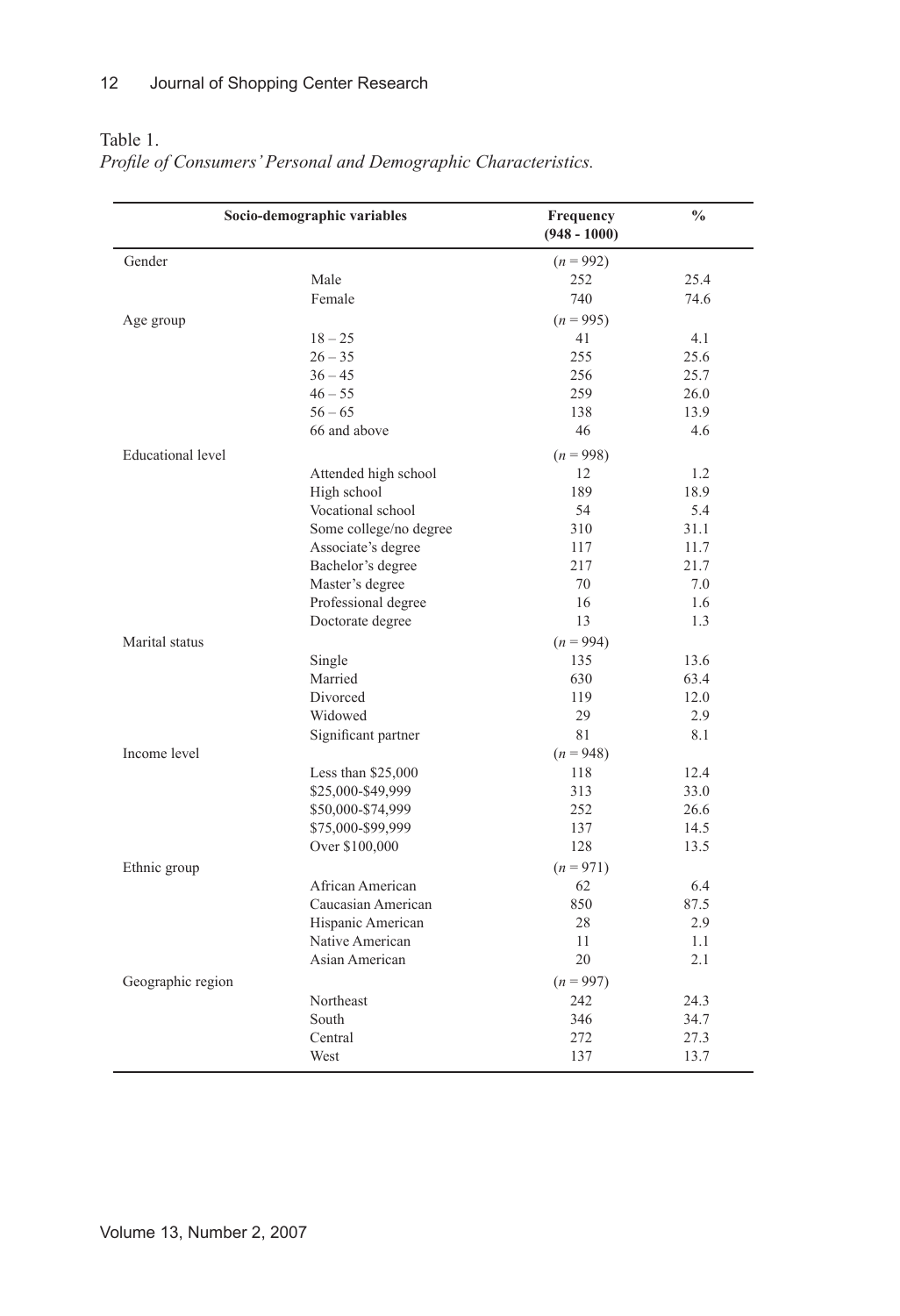#### Table 1. (*continued*)

|                             | Socio-demographic variables | Frequency<br>$(989 - 1007)$ | $\frac{0}{0}$ |
|-----------------------------|-----------------------------|-----------------------------|---------------|
| Community population size   |                             | $(n = 1000)$                |               |
|                             | Fewer than 50,000           | 323                         | 32.3          |
|                             | 50,000-200,000              | 270                         | 27.0          |
|                             | Over 200,000                | 249                         | 24.9          |
|                             | Do not know                 | 158                         | 15.8          |
| Shop at retail per month    |                             | $(n = 989)$                 |               |
|                             | Not at all                  | 18                          | 1.8           |
|                             | One time                    | 120                         | 12.1          |
|                             | Two or three times          | 328                         | 33.2          |
|                             | Four or five times          | 251                         | 25.4          |
|                             | More than six times         | 272                         | 27.5          |
| Eat at restaurant per month |                             | $(n = 999)$                 |               |
|                             | Not at all                  | 39                          | 3.9           |
|                             | One time                    | 160                         | 16.0          |
|                             | Two or three times          | 361                         | 36.1          |
|                             | Four or five times          | 237                         | 23.7          |
|                             | More than six times         | 202                         | 20.2          |

the remaining five items, one factor was yielded accounting for approximately 71% of the variance with a Cronbach's *α* of 0.90.

Twenty-one benefit/concern items were intially entered into a second factor analysis. Seven items were not used, as six items were cross-loaded on two factors and one item showed a low factor loading (-0.37) in a full run. With the remaining 14 benefit/concern items, three factors can be extracted which account for 63.4% of the variance. The first factor, *Product Novelty/Uniqueness*, consists of four items with a Cronbach's *α* of 0.90. *Facilitators of Purchase Decisions*, the second factor, consists of six items with a Cronbach's *α* of 0.76. The third factor, *Product Trial and Unique Experience*, includes four items with a Cronbach's *α* of 0.80. The Cronbach's *α* for each benefit/concern factor is higher than 0.70, indicating good reliability (Nunnally, 1967).

In the third factor analysis, four *Attitude* items load on one factor, explaining 92% of the variance for attitude towards pop-up stores with a Cronbach's *α* of 0.97. Twelve *Patronage Intention* items load on one factor in the last analysis, accounting for 81% of the variance with a Cronbach's *α* of 0.98.

#### *Results of Hypothesis Tests*

The results from eight separate multiple analyses of variance (MANOVAs) provide partial support for hypotheses linking a series of demographic characteristics with consumers' *Awareness/Experience* with pop-up stores (*H1.1*), as well as their perceived benefits/concerns (*H1.2*), their *Attitude* (*H1.3*), and *Patronage Intentions*  toward pop-up stores (*H1.4*). The independent variables in the analyses include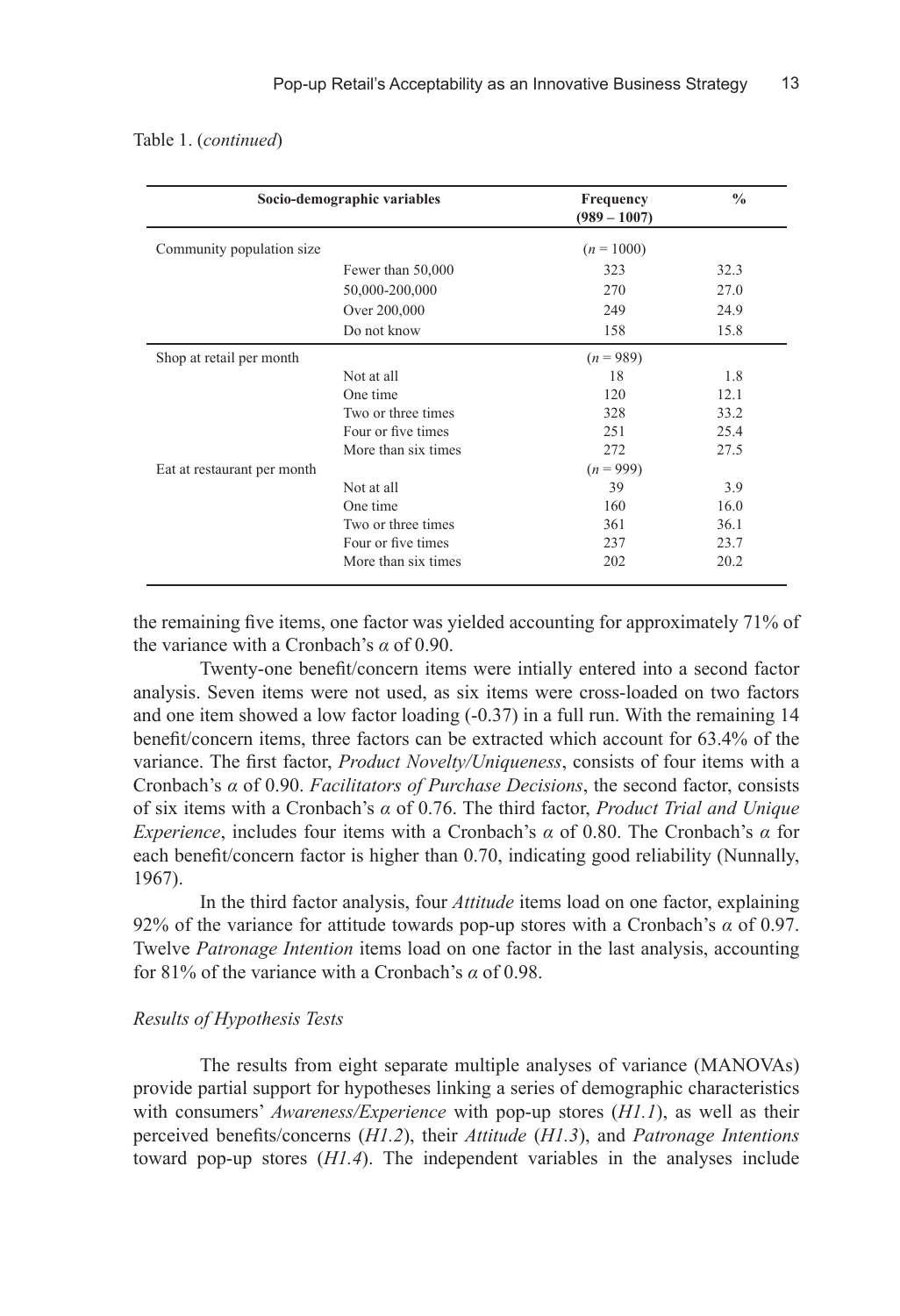## Table 2.

*Factor Structures for Consumers' Perceived Benefits and Concerns - Pop-up Stores.*

| <b>Factor Structure</b>                                                                                                          | Factor<br>Loadings | Eigenvalue | Percent<br>of<br>Variance | Cronbach's<br>$\alpha$ |
|----------------------------------------------------------------------------------------------------------------------------------|--------------------|------------|---------------------------|------------------------|
| <b>Factor 1: Product Novelty/Uniqueness</b>                                                                                      |                    | 5.75       | 41.10                     | 0.90                   |
| Pop-up stores should excite consumers                                                                                            | 0.809              |            |                           |                        |
| Pop-up stores should offer new products or brands                                                                                | 0.865              |            |                           |                        |
| Pop-up stores should offer exclusive or unique<br>products or brands                                                             | 0.831              |            |                           |                        |
| Pop-up stores should provide a good way to learn<br>about products or brands.                                                    | 0.738              |            |                           |                        |
| <b>Factor 2: Facilitators of Purchase Decisions</b>                                                                              |                    | 1.98       | 14.13                     | 0.76                   |
| If pop-up stores sell products on the premises,<br>there should be a simple way to return them once<br>the store is gone.        | 0.687              |            |                           |                        |
| Pop-up stores encourage impulse purchases.                                                                                       | 0.656              |            |                           |                        |
| Pop-up stores should carry only the highest<br>quality products.                                                                 | 0.585              |            |                           |                        |
| A pop-up store should ensure its staff is not pushy.                                                                             | 0.707              |            |                           |                        |
| Products found in a pop-up store should be<br>available elsewhere once the store is gone.                                        | 0.697              |            |                           |                        |
| Opening a pop-up store in an area of a town/city<br>that isn't normally visited would discourage<br>people from checking it out. | 0.538              |            |                           |                        |
| <b>Factor 3: Product Trial and Unique Experience</b>                                                                             |                    | 1.15       | 8.20                      | 0.80                   |
| It is <b>not</b> important to offer novelty or surprise in<br>pop-up stores.*                                                    | 0.635              |            |                           |                        |
| In pop-up stores, it is <b><i>not</i></b> important to be able to<br>try out products or brands.*                                | 0.828              |            |                           |                        |
| In pop-up stores, it is <b>not</b> important to receive free<br>samples and services.*                                           | 0.841              |            |                           |                        |
| Offering exclusive or unique experiences is not<br>important for pop-up stores.*                                                 | 0.795              |            |                           |                        |
| <b>Total variance explained</b>                                                                                                  |                    |            | 63.43                     |                        |

\* indicates reverse coded items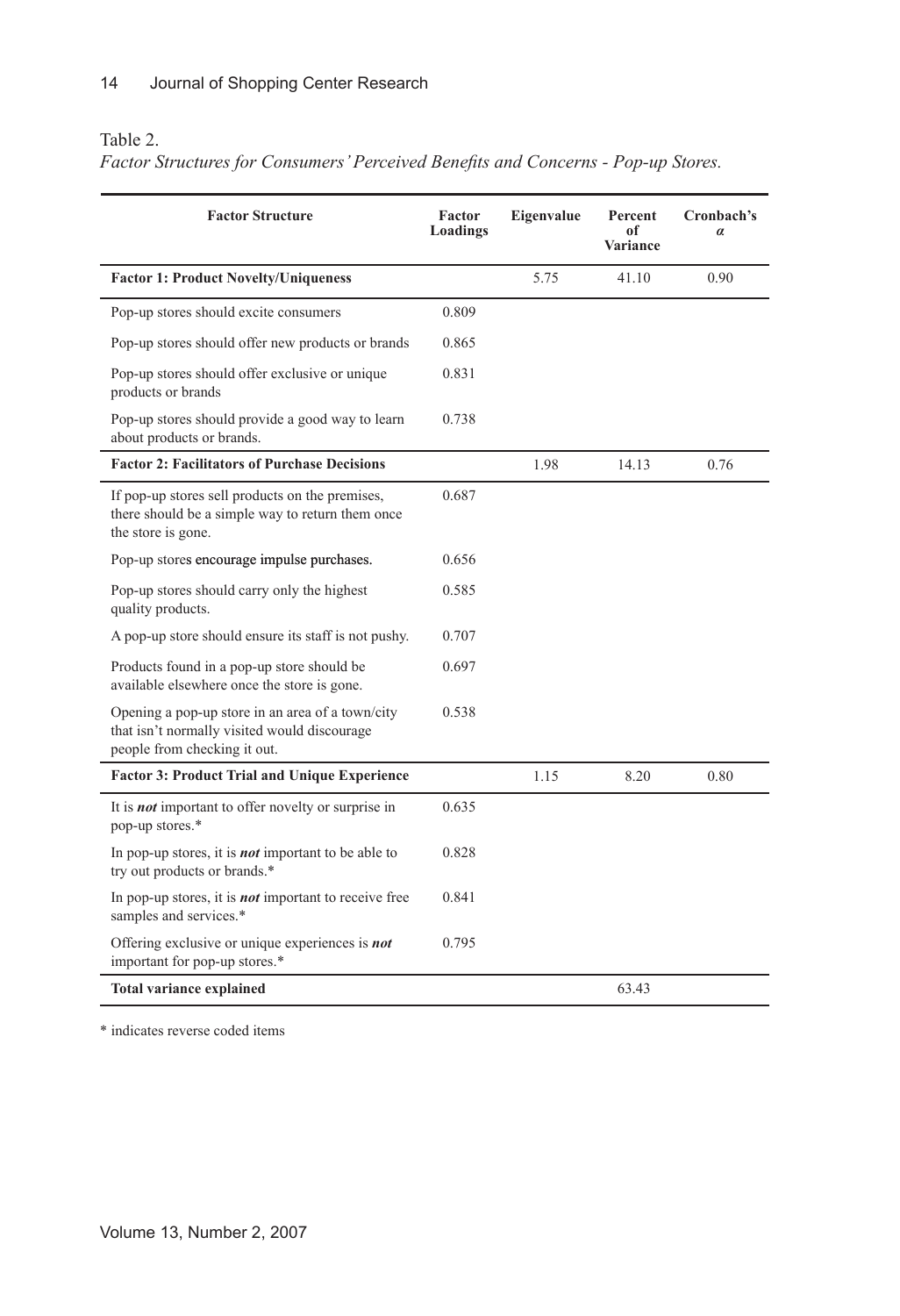#### Table 3.

*Factor Structures for Consumers' Perceived Awareness/Experience, Attitude, and Patronage Intentions - Pop-up Stores.*

| <b>Factor Structure</b>                                                                     | Factor<br>Loadings | Eigenvalue | Percent<br>of<br><b>Variance</b> | Cronbach's<br>$\alpha$ |
|---------------------------------------------------------------------------------------------|--------------------|------------|----------------------------------|------------------------|
| <b>Awareness and Experience</b>                                                             |                    | 3.56       | 71.13                            | 0.90                   |
| I have heard of pop-up stores before.                                                       | 0.771              |            |                                  |                        |
| Pop-up stores are new to me.*                                                               | 0.824              |            |                                  |                        |
| I have never visited pop-up stores.*                                                        | 0.868              |            |                                  |                        |
| I have visited pop-up stores.                                                               | 0.913              |            |                                  |                        |
| I have heard personal experience with a pop-up<br>store as a part of special event.         | 0.835              |            |                                  |                        |
| <b>Attitude</b>                                                                             |                    | 3.67       | 91.61                            | 0.97                   |
| Overall, I think a pop-up store experience would<br>be good.                                | 0.874              |            |                                  |                        |
| The idea of a pop-up store is appealing to me.                                              | 0.951              |            |                                  |                        |
| The idea of a pop-up store is interesting to me.                                            | 0.930              |            |                                  |                        |
| The idea of a pop-up store is pleasant to me.                                               | 0.910              |            |                                  |                        |
| <b>Patronage Intentions</b>                                                                 |                    | 9.72       | 80.96                            | 0.98                   |
| I would recommend that others visit pop-up<br>stores.                                       | 0.892              |            |                                  |                        |
| I would be willing to buy featured products after<br>visiting a pop-up store.               | 0.886              |            |                                  |                        |
| I would be willing to shop more than one pop-up<br>store.                                   | 0.910              |            |                                  |                        |
| I would like to try a pop-up store.                                                         | 0.890              |            |                                  |                        |
| I would make a special effort to visit pop-up<br>stores.                                    | 0.870              |            |                                  |                        |
| I want to experience pop-up stores in the future.                                           | 0.923              |            |                                  |                        |
| I would purchase at pop-up stores.                                                          | 0.903              |            |                                  |                        |
| I would recommend that a friend buy a product<br>after visiting a pop-up store.             | 0.909              |            |                                  |                        |
| My purchasing from pop-up stores is very likely.                                            | 0.898              |            |                                  |                        |
| The probability that I would consider buying at<br>pop-up stores is very likely.            | 0.879              |            |                                  |                        |
| My willingness to buy from pop-up stores is very<br>likely.                                 | 0.920              |            |                                  |                        |
| If I had an opportunity, I would likely recommend<br>pop-up stores to a friend or relative. | 0.916              |            |                                  |                        |

\* indicates reverse coded items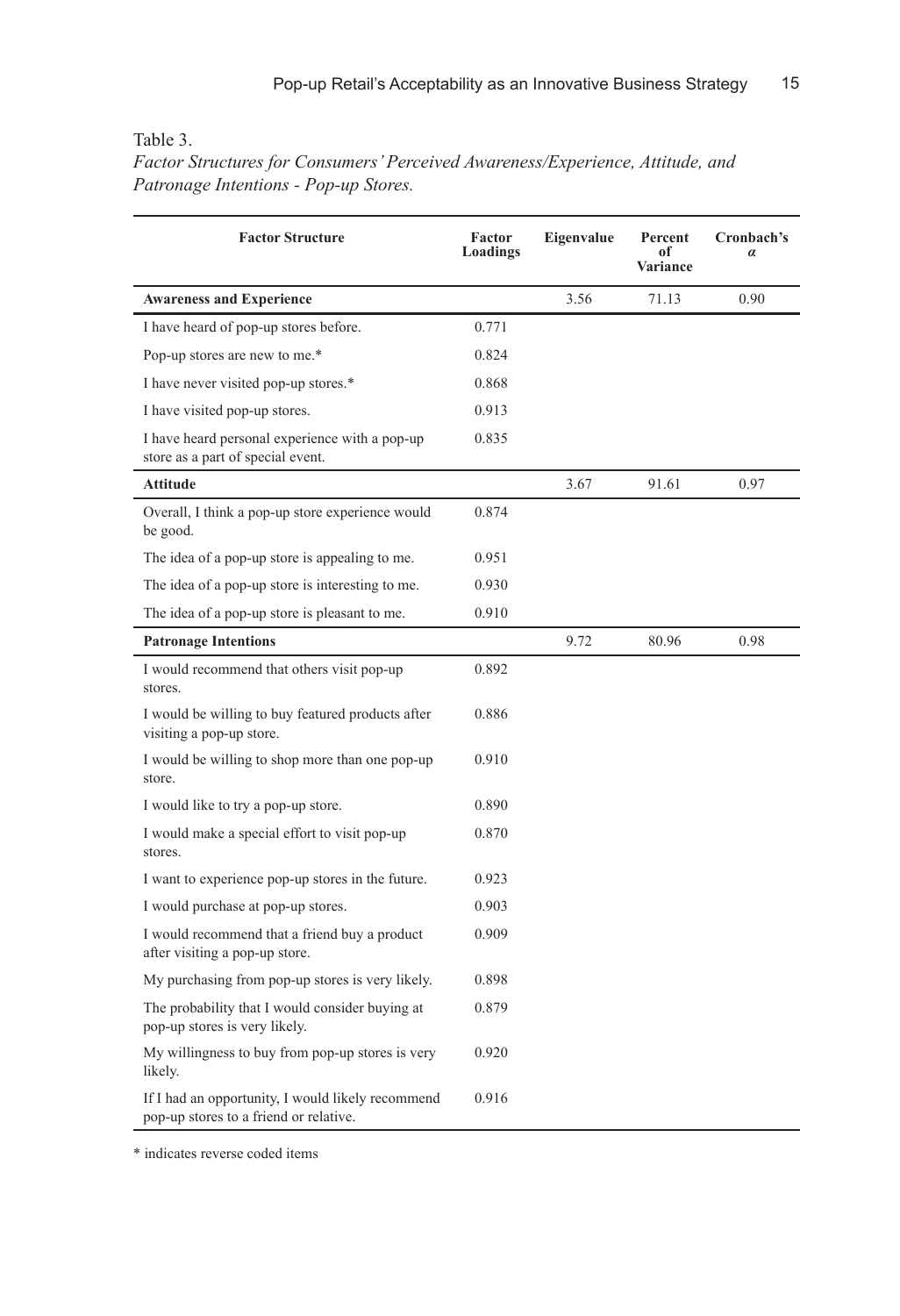demographic characteristics: geographic region, community population size, gender, age group, ethnic group, educational level, marital status, and income level. Dependent variables are the factor scores calculated for *Awareness/Experience*, the three benefit/ concern factors, *Attitude*, and *Patronage Intentions* toward pop-up stores. These results are summarized in Table 4.

As shown in Table 5, there are significant differences among respondents by geographic region, community population size, gender, age group, and marital status on the set of dependent variables. There are no significant mean differences in respondents' factor scores for *Awareness/Experience*, the three benefit/concern factors, *Attitude*, and *Patronage Intentions* by ethnic group, educational level, and income level  $(p < 0.05)$ .

Results show significant differences in respondents' mean *Attitudes* and *Patronage Intentions* scores by geographic region (*H1.3a* and *H1.4a* are supported). Tukey's post-hoc test indicates that surveyed consumers in the southern region of the U.S. appear to have a more positive attitude ( $\Delta M = 0.44$ ,  $p = 0.03$ ) and purchase intentions ( $\Delta M = 0.40$ ,  $p = 0.05$ ) towards pop-up stores than those in the western region.

Additional significant differences are noted in consumers' mean scores for *Awareness/Experience* regarding pop-up stores by age and the size of their community (*H1.1b* was supported, at  $p < 0.01$ ). Tukey's post-hoc test indicates that the mean score for respondents in communities with fewer than 50,000 people (rural areas) is significantly lower than those for respondents from communities with between 50,000 and 200,000 people (suburban) ( $\Delta M = -0.46$ ,  $p = 0.001$ ) and over 200,000 people (urban) ( $\Delta M$  = -0.33, *p* = 0.037). However, there are no significant differences between mean scores for respondents from suburban and urban communities. Thus, consumers in rural areas show a lower degree of *Awareness/Experience* with pop-up stores than consumers from more populated areas.

 Gender has a significant effect on consumers' factor scores for perceived benefits/concerns of, *Attitudes* toward, and *Patronage Intentions* to pop-up retail. Female respondents tend to have higher mean values in *Product Novelty/Uniqueness*  (∆*M* = 0.48, *p* = 0.000), *Facilitators of Purchase Decisions* (∆*M* = 0.23, *p* = 0.003), *Product Trial and Unique Experience* ( $\Delta M = 0.36$ ,  $p = 0.000$ ), *Attitude* ( $\Delta M = 0.70$ , *p*  $= 0.000$ ), and *Patronage Intentions* ( $\Delta M = 0.70$ ,  $p = 0.000$ ) toward pop-up stores, than males (*H1.2c*, *H1.3c*, and *H1.4c* are supported). Interestingly, no significant differences in means exist in *Awareness/Experience* scores between genders.

There is also a significant effect of age on the score for *Awareness/Experience*  with pop-up stores (*H1.1d* is supported). Tukey's post-hoc test reveals that consumers aged 66 and above have a significantly lower mean value as compared to the other age groups, such as 18-25 (∆*M* = -1.00, *p* = 0.018), 26-35 (∆*M* = -0.86, *p* = 0.003), 36-45 (∆*M* = -0.73, *p* = 0.023), and 46-55 (∆*M* = -0.73, *p* = 0.023). Thus, consumers of age 66 and above show a significantly lower *Awareness/Experience* with pop-up stores compared to most other age groups. However, no significant mean differences were shown between the "66 and above" and "56-65" age groups.

A significant effect was also identified between marital status and the scores for *Product Novelty/Uniqueness*, *Attitude*, and *Patronage Intentions* (*H1.2g* is partially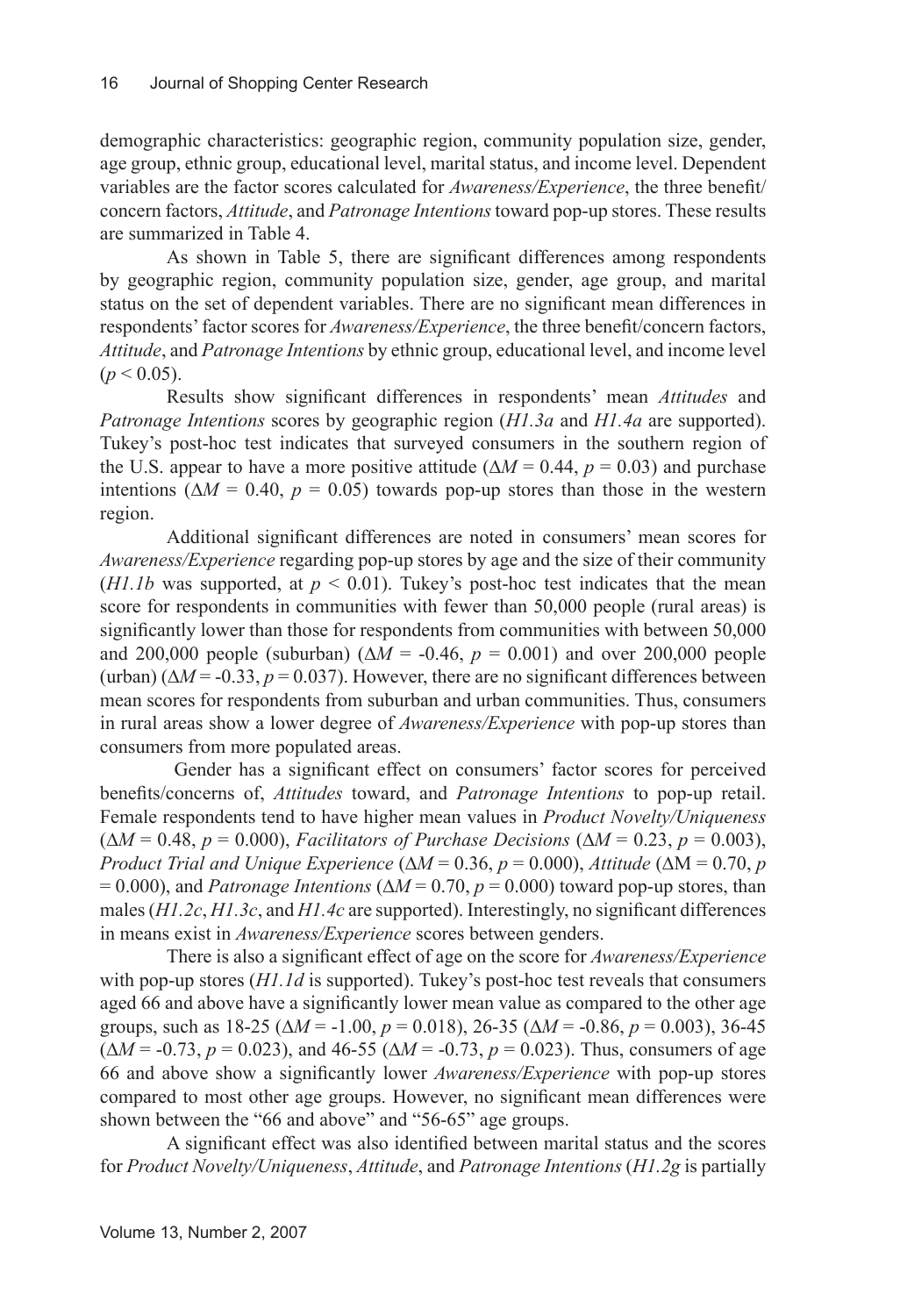supported with *p* < 0.05 and *H1.3g* and *H1.4g* are supported with *p* < 0.05). Interestingly, married consumers have a significantly higher perception of the importance of *Product Novelty/Uniqueness* as compared to divorced consumers (∆*M* = 0.43, *p* = 0.005).

Finally, there is a significant effect associated with income level on *Product Trial and Unique Experience* scores. Tukey's post-hoc test suggests that consumers with incomes between \$25,000 and 49,999 are significantly less concerned about product trials or having a unique experience, in comparison to consumers with incomes between \$75,000 and 99,999 (∆*M* = 0.37, *p* = 0.026) (*H1.2h* was partially supported, with  $p < 0.05$ ).

A stepwise multiple regression analysis is used to test hypotheses *H2* (the level of awareness/experience will be positively associated with attitude toward popup retail) and *H3* (the perceived benefits/concerns of pop-up retail will be associated with attitude toward pop-up retail). As shown in Table 6, the independent variables include consumers' *Awareness/Experience* scores and the three factors of benefits/ concerns, while the dependent variable is consumers' *Attitude* toward pop-up stores. Both *Awareness/Experience* (*ß\** = 0.094) and *Product Novelty/Uniqueness* (*ß\** = 0.658) appear to be key indicators of *Attitude* towards pop-up stores, explaining 45% of the variance. However, significant relationships did not exist between the remaining two benefits/concerns factors and *Attitude*, which results in full support for *H2* and partial support for *H3*. Between the two indicators, *Product Novelty/Uniqueness* ( $\beta^*$  = 0.658) has a much stronger association with *Attitude* than *Awareness /Experience* with pop-up stores. As hypothesized, *Attitude* is a powerful indicator of *Patronage Intentions*, with  $p \le 0.01$  in this regression analysis. Therefore,  $H4$  is supported. Eighty-two percent of total variance in *Patronage Intentions* scores is explained by consumers' *Attitude* toward pop-up stores.

#### **Discussion**

In this study, we provided a demand-side analysis concerning consumers' views of pop-up retail stores. Our aim was to understand consumers' assessments of pop-up stores and how these views were linked to specific demographic characteristics. Additionally, we examine the effect of consumers' demographic profiles and beliefs on their attitudes and intentions toward trying pop-up retail stores. The overall goal was to provide baseline information for retailers and marketers concerning consumers' perceptions of and receptivity to pop-up retail as an experiential marketing strategy.

Our findings concerning the influence of demographics suggest there are key areas of opportunity for increasing consumer engagement with pop-up stores. For example, age is found to have a significant effect on consumers' awareness and experience with pop-up retail. Younger consumers are the most aware of pop-up stores and reported the most prior experience with the format. This finding follows that of Schacter (2004), who found traditional malls and shopping centers to be highly effective venues for marketing to younger consumers when these formats implement complementary experiential offerings, such as in-store events. Additionally, Schacter (2004) observed that young consumers' media viewing habits can be highly fragmented (i.e. surfing the Web, video games, text messaging) and thus not easily reached by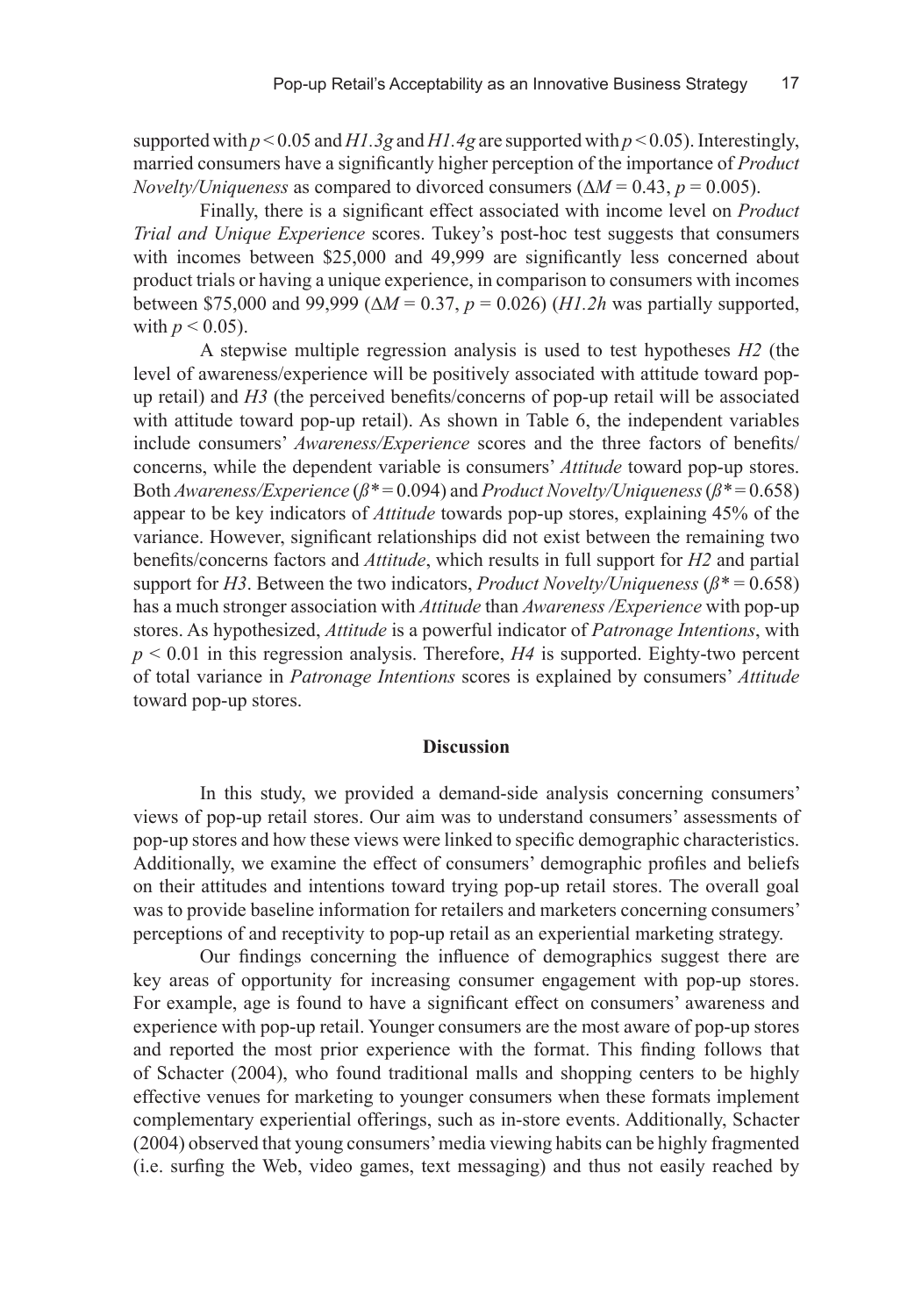| <b>Demographic Characteristics</b><br>(Independent Variables) | <b>Dependent Variables</b>                                         | <b>Hypothesis Test Results</b> |
|---------------------------------------------------------------|--------------------------------------------------------------------|--------------------------------|
| Geographic region                                             | H1.1a Awareness/Experience                                         | Not supported                  |
|                                                               | H1.2a Benefits/Concerns                                            | Not supported                  |
|                                                               | H1.3a Attitude                                                     | Supported                      |
|                                                               | H1.4a Patronage Intentions                                         | Supported                      |
| Community population size                                     | H1.1b Awareness/Experience                                         | Supported                      |
|                                                               | H1.2b Benefits/Concerns                                            | Not supported                  |
|                                                               | H1.3b Attitude                                                     | Not supported                  |
|                                                               | H1.4b Patronage Intentions                                         | Not supported                  |
| Gender                                                        | H1.1c Awareness/Experience                                         | Not supported                  |
|                                                               | H1.2c Benefits/Concerns                                            | Supported                      |
|                                                               | H1.3c Attitude                                                     | Supported                      |
|                                                               | H1.4c Patronage Intentions                                         | Supported                      |
| Age group                                                     | H1.1d Awareness/Experience                                         | Supported                      |
|                                                               | H1.2d Benefits/Concerns                                            | Not supported                  |
|                                                               | H1.3d Attitude                                                     | Not supported                  |
|                                                               | H1.4d Patronage Intentions                                         | Not supported                  |
| Ethnic group                                                  | H1.1e Awareness/Experience                                         | Not supported                  |
|                                                               | H1.2e Benefits/Concerns                                            | Not supported                  |
|                                                               | H1.3e Attitude                                                     | Not supported                  |
|                                                               | H1.4e Patronage Intentions                                         | Not supported                  |
| <b>Educational</b> level                                      | H1.1f Awareness/Experience                                         | Not supported                  |
|                                                               | H1.2f Benefits/Concerns                                            | Not supported                  |
|                                                               | H1.3f Attitude                                                     | Not supported                  |
|                                                               | H1.4f Patronage Intentions                                         | Not supported                  |
| <b>Marital Status</b>                                         | H1.1g Awareness/Experience                                         | Not supported                  |
|                                                               | H1.2g Benefits/Concerns:<br><b>Product Novelty/Uniqueness</b>      | Partially supported            |
|                                                               | H1.3g Attitude                                                     | Not supported                  |
|                                                               | H1.4g Patronage Intentions                                         | Not supported                  |
| Income level                                                  | H1.1h Awareness/Experience                                         | Not supported                  |
|                                                               | H1.2h Benefits/Concerns:<br>Product Trial and Unique<br>Experience | Partially supported            |
|                                                               | H1.3h Attitude                                                     | Not supported                  |
|                                                               | H1.4h Patronage Intentions                                         | Not supported                  |

#### Table 4.

# *Summary of Hypothesis Test Results: H1.1 through H1.4.*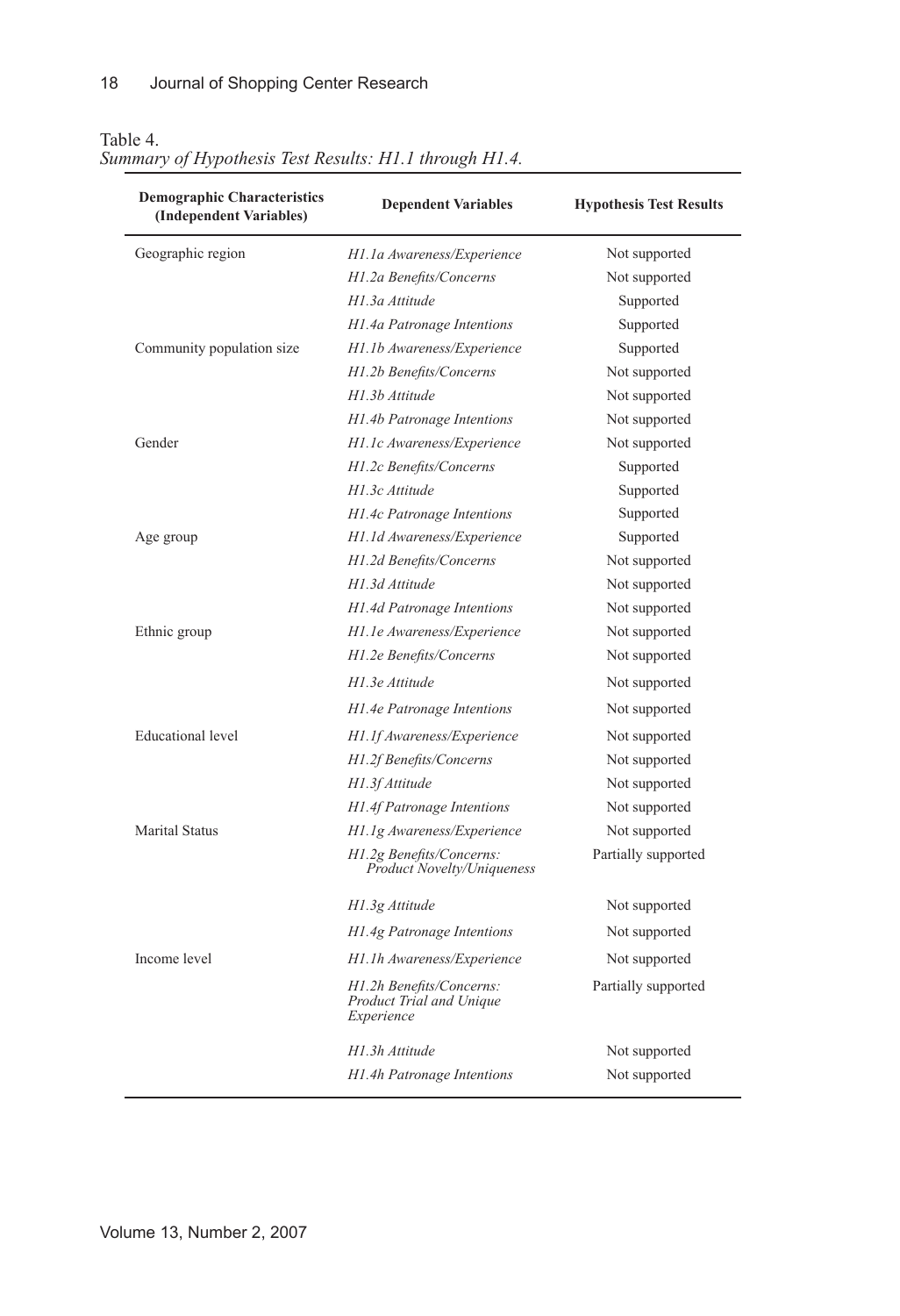|                    | In an at one at a a<br>ris Delling abunt Cummanni<br>$\ddot{\zeta}$<br>e in Concumane' Damographic Cl |
|--------------------|-------------------------------------------------------------------------------------------------------|
|                    |                                                                                                       |
|                    | $f$ <i>Moon Difformooo</i>                                                                            |
| c Anni T<br>.<br>م | sound of the file the city of College in<br>2.1117                                                    |

|                             |                                                                |                                   | Dependent Variables                                                                                                                                                                                                                                                                                                        |                                           |                               |                                      |
|-----------------------------|----------------------------------------------------------------|-----------------------------------|----------------------------------------------------------------------------------------------------------------------------------------------------------------------------------------------------------------------------------------------------------------------------------------------------------------------------|-------------------------------------------|-------------------------------|--------------------------------------|
| Demographic Characteristics | HI.I                                                           |                                   | HI 2 Benefits/Concerns <sup>ª</sup>                                                                                                                                                                                                                                                                                        |                                           |                               | H1.4                                 |
| (Independent Variables)     | Awareness/ <sup>a</sup><br>Experience                          | Uniqueness<br>Novelty/<br>Product | <b>Purchase Decision</b><br><b>Facilitator</b> of                                                                                                                                                                                                                                                                          | Product Trial<br>and Unique<br>Experience | Attitude <sup>a</sup><br>H1.3 | Intentions <sup>b</sup><br>Patronage |
| Geographic region           |                                                                |                                   | Attitude (F(3, 993) = 3.438, $p = .016*$ ); Patromage Intention (F(3, 993) = 2.996, $p = .030*$ )<br>Wilks' $\lambda$ = 0.965, $F(18, 2794.971) = 1.973$ , $p = 0.008**$                                                                                                                                                   |                                           |                               |                                      |
| Northeast (NE)              | 2.65                                                           | 5.78                              | 5.51                                                                                                                                                                                                                                                                                                                       | 5.52                                      | 5.33 <sup>c</sup>             | $5.17^{\circ}$                       |
| South (SO)                  | 2.74                                                           | 5.83                              | 5.46                                                                                                                                                                                                                                                                                                                       | 5.68                                      | 5.60                          | 5.33                                 |
| Central (CN)                | 2.59                                                           | 5.81                              | 5.45                                                                                                                                                                                                                                                                                                                       | 5.69                                      | 5.39                          | 5.08                                 |
| West (W)                    | 2.34                                                           | 5.65                              | 5.22                                                                                                                                                                                                                                                                                                                       | 5.70                                      | 5.16                          | 4.94                                 |
| Community population size   | Wilks' $\lambda$ = 0.967, F (18, 2803.457) = 1.831, p = 0.017* |                                   | Awareness/Experience $(F(3, 996) = 6.560, p = 0.000**$                                                                                                                                                                                                                                                                     |                                           |                               |                                      |
| Fewer than 50,000 (R)       | 2.41"                                                          | 5.86                              | 5.41                                                                                                                                                                                                                                                                                                                       | 5.72                                      | 5.50                          | 5.26                                 |
| 50,000-200,000 (SU)         | 2.87                                                           | 5.76                              | 5.48                                                                                                                                                                                                                                                                                                                       | 5.63                                      | 5.37                          | 5.16                                 |
| Over 200,000 (U)            | 2.75                                                           | 5.72                              | 5.45                                                                                                                                                                                                                                                                                                                       | 5.57                                      | 5.37                          | 5.13                                 |
| Do not know (DN)            | 2.40                                                           | 5.77                              | 5.37                                                                                                                                                                                                                                                                                                                       | 5.66                                      | 5.40                          | 5.06                                 |
| Gender                      | Wilks' $\lambda$ = 0.948, $F(6, 985) = 9.071$ , $p = 0.000**$  |                                   | Product Novelty/Uniqueness $(F(1, 990) = 28.731, p = 0.000**$ Pacilitator of Purchase Decision $(F(1, 990) = 8.919,$<br>$p = 0.003**$ Product Trial and Unique Experience (F (1, 990) = 16.736, $p = 0.000**$ ); Attitude (F (1, 990) = 41.867,<br>$p = 0.000**$ ; Patromage Intention (F (1, 990) = 46.227, $p = 0.000**$ |                                           |                               |                                      |
| Male                        | 2.67                                                           | $5.42**$                          | 5.26"                                                                                                                                                                                                                                                                                                                      | $5.37**$                                  | $4.90**$                      | $4.64***$                            |
| Female                      | 2.60                                                           | 5.90                              | 5.49                                                                                                                                                                                                                                                                                                                       | 5.74                                      | 5.59                          | 5.34                                 |

 $p^* p < 0.05$ ;  $p^* p < 0.01$ <br> **a** A 7-point scale, 1: strongly disagree 7: strongly agree

b A 7-point scale, 1: very unlikely 7: very likely

\*  $p < 0.05$ , \*  $p < 0.01$ <br>
\* A 7-point scale, 1: strongly disagree 7: strongly agree<br>
\* A 7-point scale, 1: very unlikely 7: very likely<br>
\* Significant differences in means within this column at  $p < 0.05$  as a result of AN c Significant differences in means within this column at *p* < 0.05 as a result of ANOVA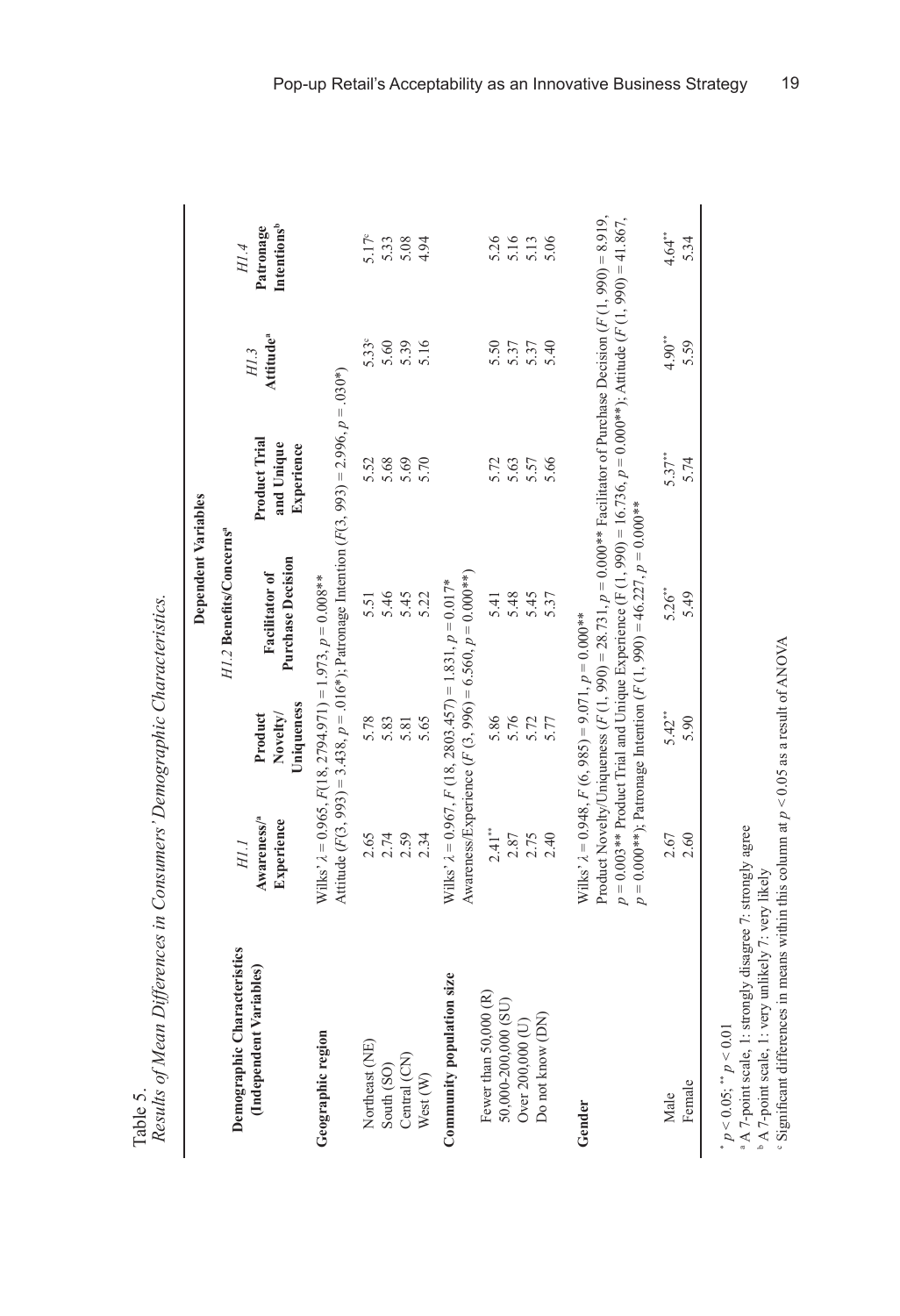| i,<br>č |  |
|---------|--|
| ï<br>ų  |  |
| ٦       |  |

|                     |                                     | Patronage Intentions <sup>b</sup><br>H1.4    |                                                                                                                      |                |               | $11300110$<br>$0.700110$<br>$0.700110$        |      |               |                               |                                                                   |                       |                         | 5.21<br>5.21<br>5.45                             |                      | 4.85                |
|---------------------|-------------------------------------|----------------------------------------------|----------------------------------------------------------------------------------------------------------------------|----------------|---------------|-----------------------------------------------|------|---------------|-------------------------------|-------------------------------------------------------------------|-----------------------|-------------------------|--------------------------------------------------|----------------------|---------------------|
|                     |                                     | Attitude <sup>ª</sup><br>H1.3                |                                                                                                                      | 5.46           |               | $44445$<br>$4445$<br>$6445$<br>$645$<br>$645$ |      |               |                               |                                                                   |                       | 5.54<br>5.46<br>5.46    |                                                  | 5.86                 | 5.23                |
| Dependent Variables |                                     | Product Trial<br>and Unique<br>Experience    |                                                                                                                      | 5.59           | 5.55          | $5.57$<br>$5.71$                              |      |               | 5.83                          |                                                                   | 5.31                  | 5.67                    | 5.37                                             | 6.20                 | 5.68                |
|                     | H1.2 Benefits/Concerns <sup>ª</sup> | <b>Purchase Decision</b><br>Facilitator of   |                                                                                                                      | 5.36           | 5.39          | 5.33                                          | 5.43 | 5.60          | 5.74                          |                                                                   | 5.18                  | 5.46                    | 4.98                                             | 5.53                 | 5.32                |
|                     |                                     | Uniqueness<br>Novelty/<br>Product            |                                                                                                                      | 6.01           | 5.89          | 5.73                                          |      | 5.70          | 5.64                          |                                                                   | 5.73                  |                         | 5.78                                             | 6.45                 | 5.80                |
|                     |                                     | Awareness/ <sup>a</sup><br>Experience<br>H.I | Awareness/experience $(F(5, 989) = 3.341, p = 0.005**$<br>Wilks' $\lambda$ = 0.932, F (30, 3938) = 2.322, p = 0.00** | $2.90^{\circ}$ |               | 2.20246                                       |      |               | 1.89                          | Wilks' $\lambda$ = 0.968, $F$ (24, 3353.738) = 1.328, $p = 0.131$ | 2.61                  |                         | $2,59$<br>$2,50$<br>$2,50$                       |                      | 3.08                |
|                     | Demographic Characteristics         | (Independent Variables)                      | Age Group                                                                                                            | $18 - 25(A)$   | $26 - 35$ (B) | $36 - 45$ (C)<br>46 – 55 (D)                  |      | $56 - 65$ (E) | $66$ and above $(\mathrm{F})$ | <b>Ethnic Group</b>                                               | African American (AF) | Caucasian American (CA) | $\widehat{\mathcal{A}}$<br>Hispanic American (H. | Native American (NA) | Asian American (AA) |

 $p^* p < 0.05$ ;  $^* p < 0.01$ <br> **a** A 7-point scale, 1: strongly disagree 7: strongly agree

b A 7-point scale, 1: very unlikely 7: very likely

" $p < 0.05$ , " $p < 0.01$ <br>
"A 7-point scale, 1: strongly disagree 7: strongly agree<br>
"A 7-point scale, 1: very unlikely 7: very likely<br>
"Significant differences in means within this column at  $p < 0.05$  as a result of ANOVA c Significant differences in means within this column at *p* < 0.05 as a result of ANOVA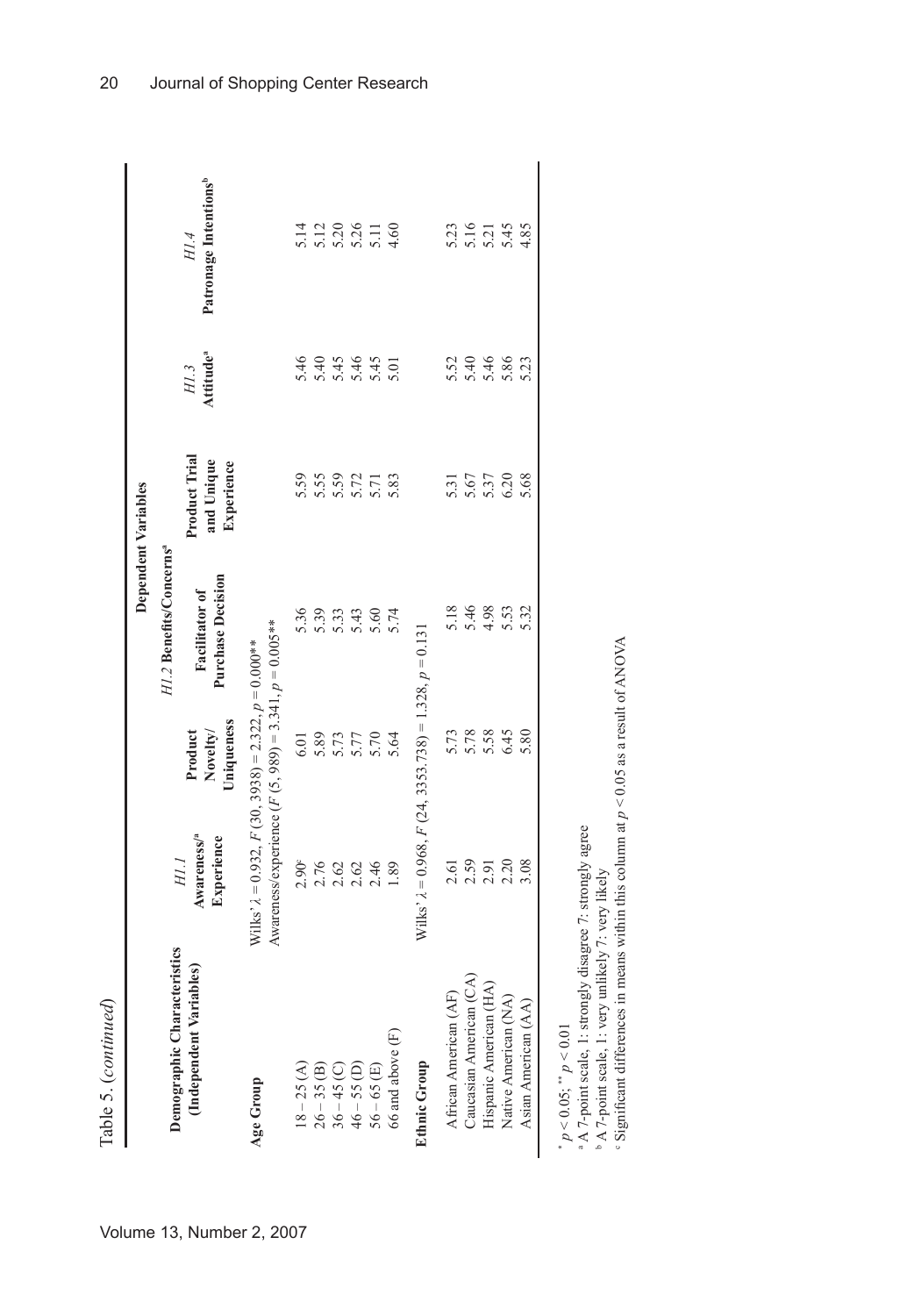| ı | $\overline{\phantom{0}}$<br>í |
|---|-------------------------------|
| ι | í                             |
|   |                               |

|                               |                                                                   |                                   |                                            | Dependent Variables                       |                               |                                           |
|-------------------------------|-------------------------------------------------------------------|-----------------------------------|--------------------------------------------|-------------------------------------------|-------------------------------|-------------------------------------------|
| Demographic Characteristics   | H1.1                                                              |                                   | H1.2 Benefits/Concernsª                    |                                           |                               |                                           |
| (Independent Variables)       | Awareness/ <sup>a</sup><br>Experience                             | Uniqueness<br>Novelty/<br>Product | <b>Purchase Decision</b><br>Facilitator of | Product Trial<br>and Unique<br>Experience | Attitude <sup>a</sup><br>H1.3 | Patronage Intentions <sup>b</sup><br>H1.4 |
| <b>Educational Level</b>      | Wilks' $\lambda$ = 0.947, $F$ (48, 4845.755) = 1.124, $p = 0.259$ |                                   |                                            |                                           |                               |                                           |
| Attended high school (1)      | 1.79                                                              | 5.88                              | 5.82                                       | 6.13                                      | 5.04                          | 4.63                                      |
| High school $\left( 2\right)$ | 2.43                                                              | 5.91                              | 5.34                                       | 5.73                                      | 5.64                          | 5.37                                      |
| Vocational school (3)         | 2.67                                                              | 5.68                              | 5.32                                       | 5.73                                      | 5.48                          | 5.17                                      |
| Some college/no degree (4)    | 2.68                                                              | 5.81                              | 5.46                                       | 5.68                                      | 5.45                          | 5.24                                      |
| Associate's degree (5)        | 2.59                                                              | 5.83                              | 5.52                                       | 5.71                                      | 5.49                          | 5.26                                      |
| Bachelor's degree (6)         | 2.62                                                              | 5.69                              | 5.41                                       | 5.58                                      | 5.24                          | 4.98                                      |
| Master's degree (7)           | 2.77                                                              | 5.54                              | 5.47                                       | 5.32                                      | 5.04                          | 4.87                                      |
| Professional degree (8)       | 2.68                                                              | 5.66                              | 5.38                                       | 5.33                                      | 5.47                          | 5.10                                      |
| Doctorate degree (9)          | 3.28                                                              | 5.75                              | 5.54                                       | 5.59                                      | 5.73                          | 5.17                                      |
|                               |                                                                   |                                   |                                            |                                           |                               |                                           |

 $p^* p < 0.05$ ;  $p^* p < 0.01$ <br>*p*  $p$   $\Delta$  7-point scale, 1: strongly disagree 7: strongly agree

b A 7-point scale, 1: very unlikely 7: very likely

\*  $p < 0.05$ , \*  $p < 0.01$ <br>\* A 7-point scale, 1: strongly disagree 7: strongly agree<br>\* A 7-point scale, 1: very unlikely 7: very likely<br>\* Significant differences in means within this column at  $p < 0.05$  as a result of ANOVA c Significant differences in means within this column at *p* < 0.05 as a result of ANOVA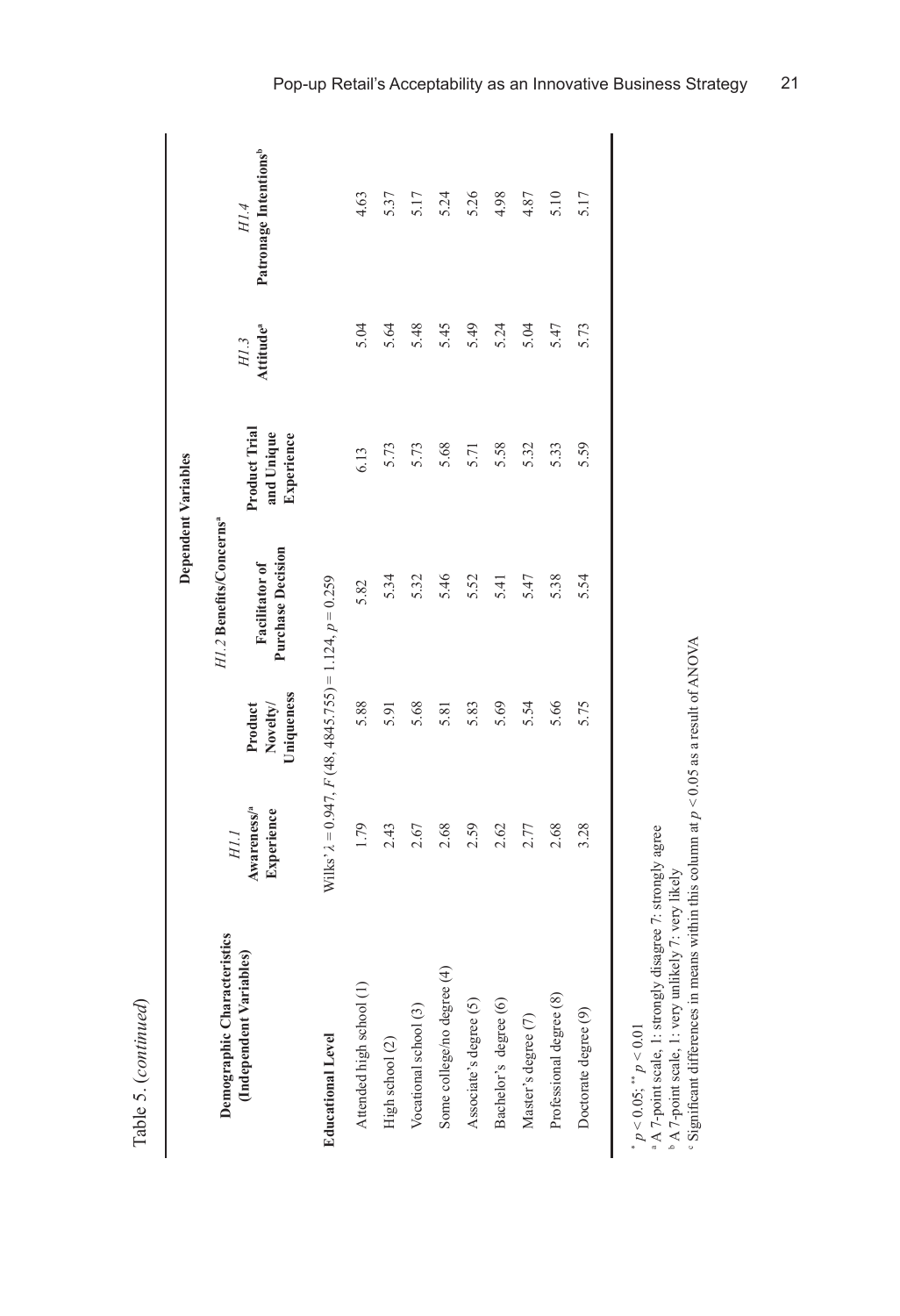|                                                             |                                                                                                                    |                                   | Dependent Variables                                                                                                 |                                           |                               |                                                     |
|-------------------------------------------------------------|--------------------------------------------------------------------------------------------------------------------|-----------------------------------|---------------------------------------------------------------------------------------------------------------------|-------------------------------------------|-------------------------------|-----------------------------------------------------|
| haracteristics<br>(Independent Variables)<br>Demographic Cl | Awareness/ <sup>a</sup><br>Experience<br>HII                                                                       | Uniqueness<br>Novelty/<br>Product | H1.2 Benefits/Concerns <sup>ª</sup><br><b>Purchase Decision</b><br>Facilitator of                                   | Product Trial<br>and Unique<br>Experience | Attitude <sup>a</sup><br>H1.3 | <b>Intentions</b> <sup>b</sup><br>Patronage<br>H1.4 |
| <b>Marital Status</b>                                       | Wilks' $\lambda$ = 0.949, $F(24, 3430.487) = 2.154$ , $p = 0.001**$<br>intention $(F(4, 988) = 2.978, p = 0.018*)$ |                                   | Product Novelty/Uniqueness $(F(4, 988) = 4.332, p = 0.002$ *; Attitude $(F(4, 988) = 2.446, p = 0.045$ *; Patronage |                                           |                               |                                                     |
| Single (S)                                                  | 2.70                                                                                                               | $5.72^{\circ}$                    | 5.36                                                                                                                | 5.62                                      | 5.12 <sup>c</sup>             | $4.84^{\circ}$                                      |
| Married (M)                                                 | 2.61                                                                                                               | 5.87                              | 5.50                                                                                                                | 5.70                                      | 5.46                          | 5.21                                                |
| Divorced <sub>(D)</sub>                                     | 2.45                                                                                                               | 5.44                              | 5.27                                                                                                                | 5.45                                      | 5.44                          | 5.27                                                |
| Widowed (W)                                                 | 2.44                                                                                                               | 5.33                              | 5.37                                                                                                                | 5.59                                      | 5.06                          | 4.81                                                |
| (SP)<br>Significant partner                                 | 2.80                                                                                                               | 5.91                              | 5.33                                                                                                                | 5.65                                      | 5.66                          | 5.40                                                |
| Income Level                                                | Wilks' $\lambda = 0.962$ , $F(24, 3266.524) = 1.532$ , $p = 0.049*$                                                |                                   | Product Trial and Unique Experience $(F(4, 941) = 2.394, p = 0.049*)$                                               |                                           |                               |                                                     |
| £<br>Less than \$25,000                                     | 2.59                                                                                                               | 5.79                              | 5.29                                                                                                                | 5.75°                                     | 5.40                          | 5.07                                                |
|                                                             | 2.54                                                                                                               | 5.77                              | 5.41                                                                                                                | 5.53                                      | 5.44                          | 5.23                                                |
| $$25,000-$49,999 (M)$ $$50,000-$74,999 (A)$                 | 2.72                                                                                                               | 5.80                              | 5.45                                                                                                                | 5.65                                      | 5.57                          | 5.29                                                |
| \$75,000-\$99,999 (U)                                       | 2.86                                                                                                               | 5.94                              | 5.52                                                                                                                | 5.90                                      | 5.50                          | 5.28                                                |
| Over \$100,000 (H)                                          | 2.45                                                                                                               | 5.62                              | 5.45                                                                                                                | 5.61                                      | 5.34                          | 5.08                                                |

 $p < 0.05$ ;  $\degree p < 0.01$ 

\*

a A 7-point scale, 1: strongly disagree 7: strongly agree

b A 7-point scale, 1: very unlikely 7: very likely

c Significant differences in means within this column at *p* < 0.05 as a result of ANOVA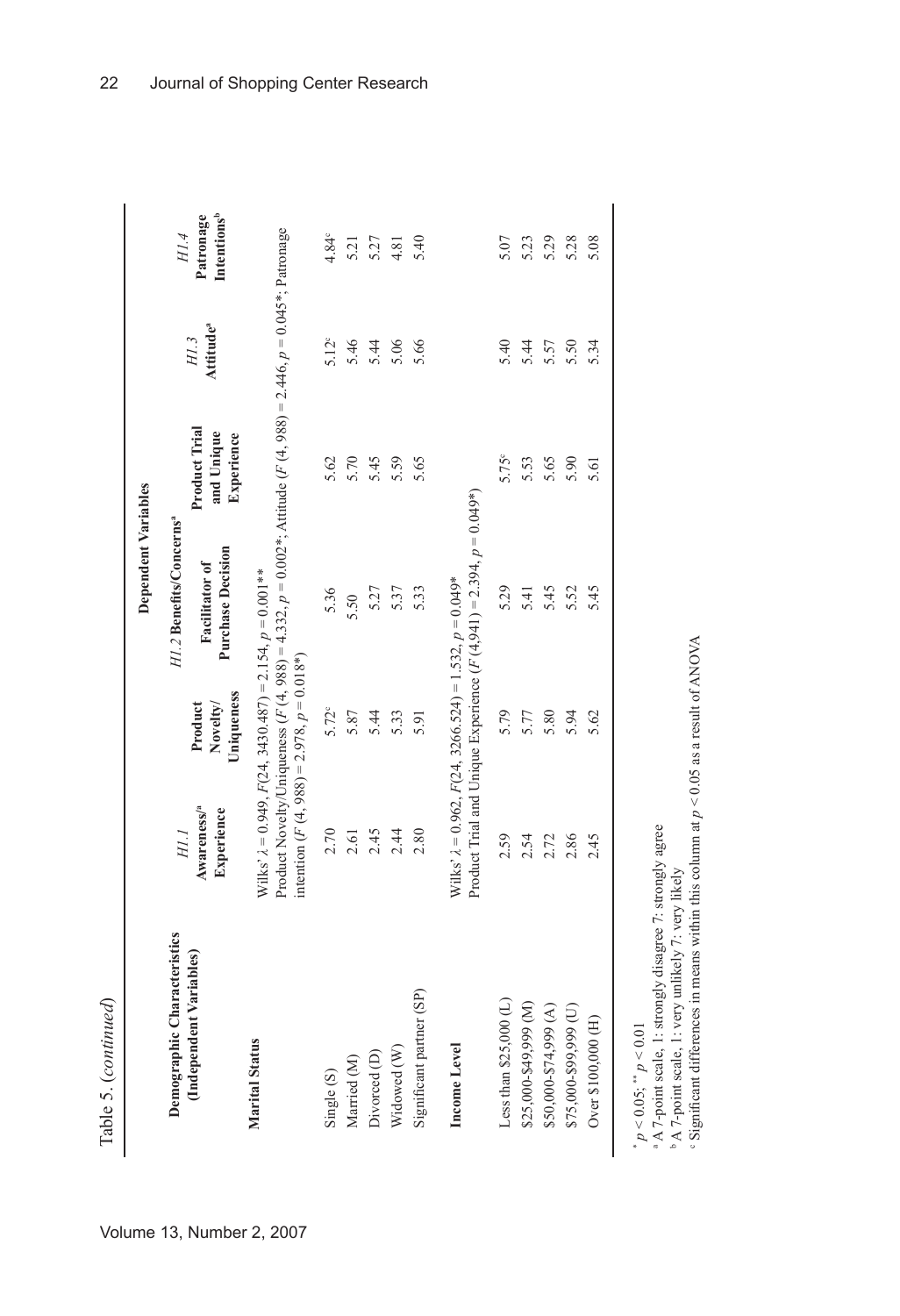traditional modes of marketing. These findings, together with the size and purchasing power of this consumer segment, support the idea that there is a growth in demand for pop-up retail venues with younger consumers (Bigham, 2005).

Another interesting observation from this study is that while significant differences are noted between the youngest and oldest consumer age groups regarding their awareness and experience with pop-up stores, little difference is noted among the mean scores for all other age groups. This implies that pop-up stores are potentially appealing and interesting to a wide range of consumer segments. As we continue to see more active, socially engaged, and technology savvy older consumers, the demand for experiential venues such as pop-up stores could likewise grow. In other words, pop-up stores should not just be targeted for young audiences, but could be instead viewed as an experiential marketing form attractive to a range of consumer age groups. Marital status also indicated differences in perceptions of pop-up retail between married and divorced consumers for the *Product Novelty/Uniqueness* factor score, and between single and significant partner relationships for intentions to try pop-up stores. Married and significant partner consumers had the highest overall means in the analysis, suggesting that the pop-up experience may be more meaningful to these demographic groups. This may also suggest that pop-up stores more clearly address their need for innovative and novel products or perhaps that they have greater resources at their disposal or access to pop-up venues due to time availability or family activities.

Regarding gender, our results reflect significant differences between male and female consumers in the three factors of benefits and concerns, *Attitude*, and *Patronage Intentions* towards pop-up stores. Female consumers have higher mean values for each of these five dependent variables associated with *H1.2c* to *H1.4c* (Table 4). This suggests greater receptiveness by women to experiential marketing or a preference for novel products, brands, and related offerings. This conclusion is supported by

|                                              | <b>Dependent Variable:</b><br><b>Attitude</b> |           | <b>Dependent Variable:</b><br><b>Patronage Intention</b> |         | <b>Hypothesis Test</b> |
|----------------------------------------------|-----------------------------------------------|-----------|----------------------------------------------------------|---------|------------------------|
| <b>Independent Variables</b>                 | ß                                             | t         | $\beta$                                                  | t       |                        |
| H2: Awareness/Experience                     | 0.094                                         | $4.02**$  |                                                          |         | Supported              |
| $H3$ : Benefits/Concerns:                    |                                               |           |                                                          |         | Partially<br>supported |
| <i>Product Novelty/Uniqueness</i>            | 0.658                                         | $28.09**$ |                                                          |         |                        |
| <b>Facilitators of Purchase</b><br>Decisions | 0.003                                         | 0.11      |                                                          |         |                        |
| Product Trial and Unique<br>Experience       | 0.029                                         | 0.11      |                                                          |         |                        |
| <i>H4: Attitude</i> toward pop-up stores     |                                               |           | 0.908                                                    | 68.50** | Supported              |
| Adj. $R^2$<br>$F$ -value                     | $0.45***$<br>$F(2, 1004) = 412.8$             |           | $0.82**$<br>$F(1, 1005) = 4691.89$                       |         |                        |

#### Table 6.

*Regression Analysis Results of Hypothesis Tests for H2, H3, and H4.*

 $p < 0.05$ ; \*\*  $p < 0.01$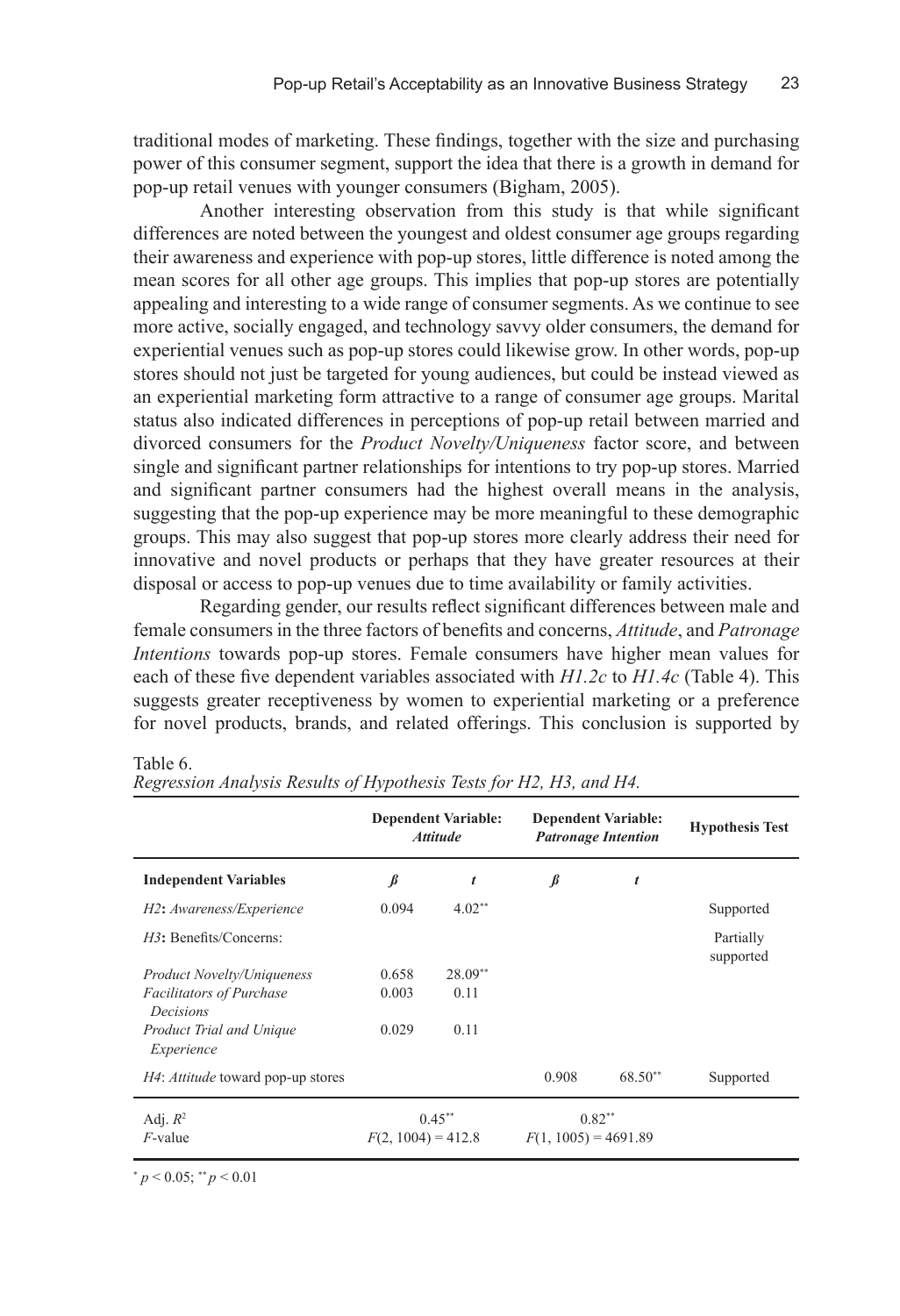literature regarding female consumers' attraction to experiential marketing (Jack Morton Worldwide, 2006), pop-up stores, and related venues. Gordon (2004) found consumer engagement to be particularly appealing to female shoppers, with 43% saying that some experiential media (particularly live events) influence their choice to purchase a product or service. This suggests that women are not only seeking the new and novel but perhaps are also attempting to extract meaning from shopping and brands through experiential aspects of retailing. This view reflects industry findings of Jack Morton Worldwide (2007) that show a need to address both the mind and the heart of the consumer. The global survey by this group found experiences such as relating to personal interests and concerns, personal engagement, and entertainment to be key aspects of emotional branding and successful experiential marketing.

Interesting differences are also noted regarding the size of consumers' communities. According to our results, rural communities are the least aware and exposed to pop-up stores, whereas suburban consumers demonstrate the most experience with the format. This may be due to the newness of pop-up retail and its initial introduction in more densely populated areas. Significant differences exist between rural consumers and their urban and suburban counterparts, but the *Awareness/Experience* level of any of the community sizes is not significantly related to benefits/concerns, *Attitude* toward, or *Patronage Intentions* towards pop-up stores. This suggests a substantial opportunity to build on pop-up stores as a novel and distinctive marketing strategy in all sizes of communities. This idea is supported by Woodside and Walser (2007) who states that brand strength is contingent upon customer experience with a retailer and only through brand related experiences can a retailer or brand be retrieved and intentionally acted on from memory. Thus, expanded pop-up formats offered to a variety of community sizes and types may yield greater brand awareness and retailer/brand loyalty over time. Consumers in this study are clearly spending substantial time in retail and restaurant venues, as seen in Table 1, so it is logical to expect that they will have interest and exposure if pop-up stores are made available to them.

Significant differences were also noted in consumer attitude and patronage intentions toward pop-up stores by geographic region, specifically the southern and western regions of the U.S. Respondents from the western region have the lowest score means, suggesting a less favorable attitude and lower intentions to engage in pop-up retail formats, whereas respondents from the southern region have the highest mean scores for these factors. Yet, with means still above five on a 7-point scale, the attitude towards pop-up stores across all regions may still be thought of as positive. A similar conclusion may be drawn regarding geographic region and attitude as well.

Further research is warranted to determine reasons for these differences, with closer examination needed of cultural, age, lifestyle, and other factors specific to these regions. In the near term, however, initial findings from this study provide some guidance for geographic market entry of pop-up stores. Together, these findings about the demographics and conditions that impact consumers' attitude toward pop-up stores imply many areas of untapped consumer demand and receptiveness. In this regard, our results identify areas of opportunity for astute retailers and marketers concerning the use of pop-up store formats.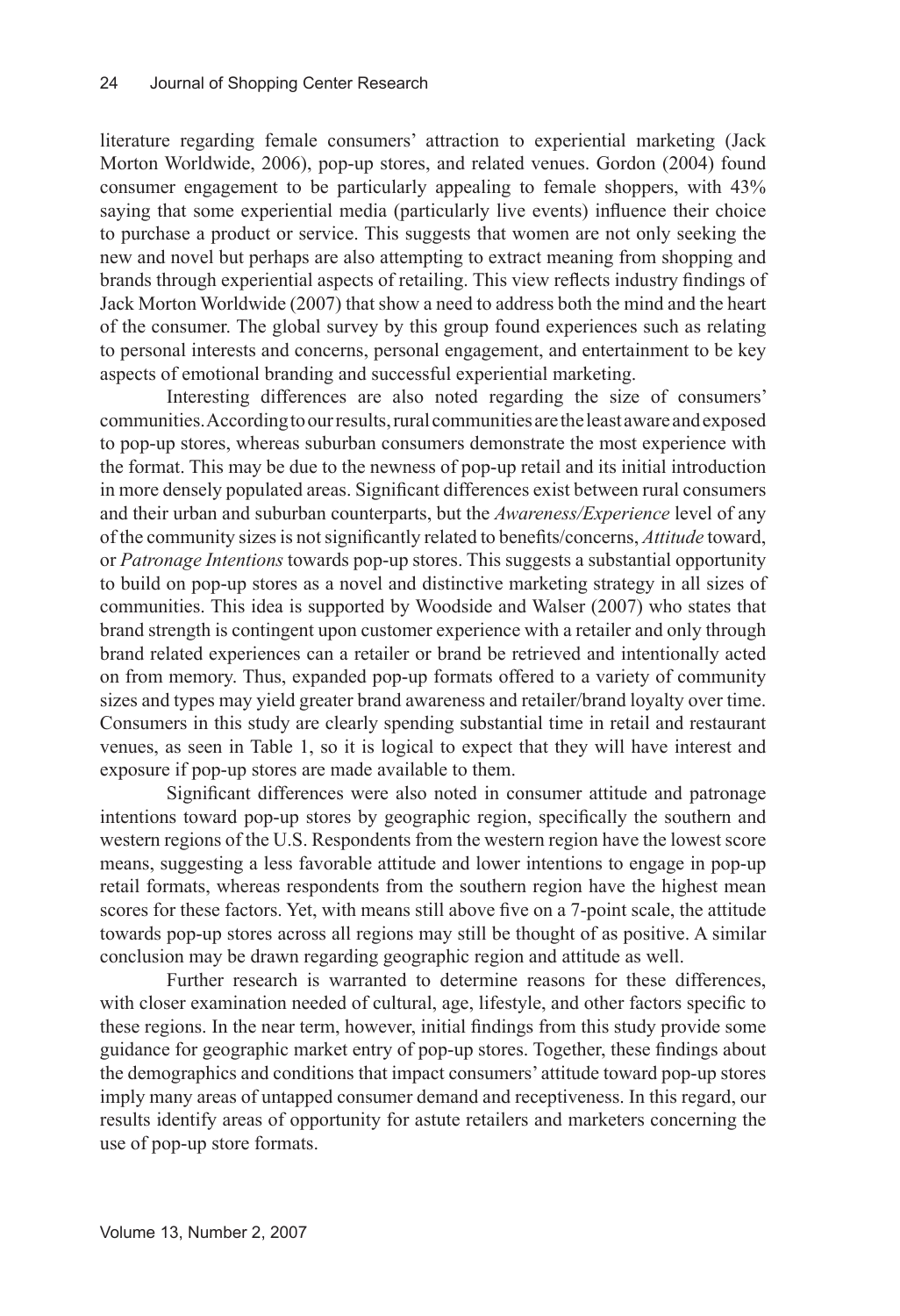#### **Conclusions and Implications**

The findings of this study provide evidence concerning conditions that can support successful implementation of pop-up retail. Particularly noteworthy is the identification of three constructs (*Product Novelty/Uniqueness, Facilitator of Purchase Decision, and Product Trial and Unique Experience*) that reflect consumers' perceived benefits and benefits/concerns about pop-up stores. Our results also follow Fishbein and Ajzen's (1975) Theory of Reasoned Action (TRA), showing that consumers' beliefs about the *Product Novelty/Uniqueness* of pop-up stores do influence *Attitudes* and *Patronage Intentions* toward engagement in pop-up store experiences. While shopping environments are comprised of both pleasure or experiential (hedonic) and functional (utilitarian) value dimensions (Hirschman and Holbrook, 1982), results of this study suggest that the novelty component (hedonic) is of greatest benefit and influence on attitude for consumers concerning pop-up stores. Further, attitudes are strong predictors of patronage intentions toward pop-up stores. Results of this study suggest that if retailers and marketers can address consumers' expectations for novel and unique shopping experiences, products, services through pop-up stores, they may have greater opportunity to affect longer-term attitudes and intentions, and perhaps loyalty toward their brands.

Pop-up or temporary stores were originally conceived as a means to create early awareness and buzz about new products or brands. While they are still useful marketing tools in this regard, they are continuously evolving into real world "learning labs" for retailers and marketers ("Can hot trend", 2005). In this sense, pop-up stores can provide consumer insight on a myriad of products, services, and marketing approaches. Armed with this type of knowledge from real-time market research, firms of all types should reap greater benefits from their marketing efforts. As consumers become more resistant to traditional marketing approaches, retailers and brand managers may be well served by integrating experiential marketing techniques, such as pop-up stores, into their mix of business strategies (Palmer, 2002).

Our findings indicate that a growing and diverse segment of consumers is looking for a unique and novel shopping experience such as that provided by pop-up stores. Results of this study suggest that shoppers are not confined to just traditional shopping situations, and that they may be very open to unplanned purchases of novel goods and services, providing the opportunity for spontaneous purchases (Collins, 2004). Future research should address deeper attitude and intention aspects regarding consumers' receptivity of pop-up retail particularly in relation to cultural and regional influences. In addition to the demographic characteristics addressed in this study, lifestyle preferences and consumer psychographics may be other plausible avenues of research given the significance of *Product Novelty/Uniqueness* in this study. This study presented a demand-side view of pop-up stores, thus exploration of this format from the retailer and developer supply-side perspective is also necessary.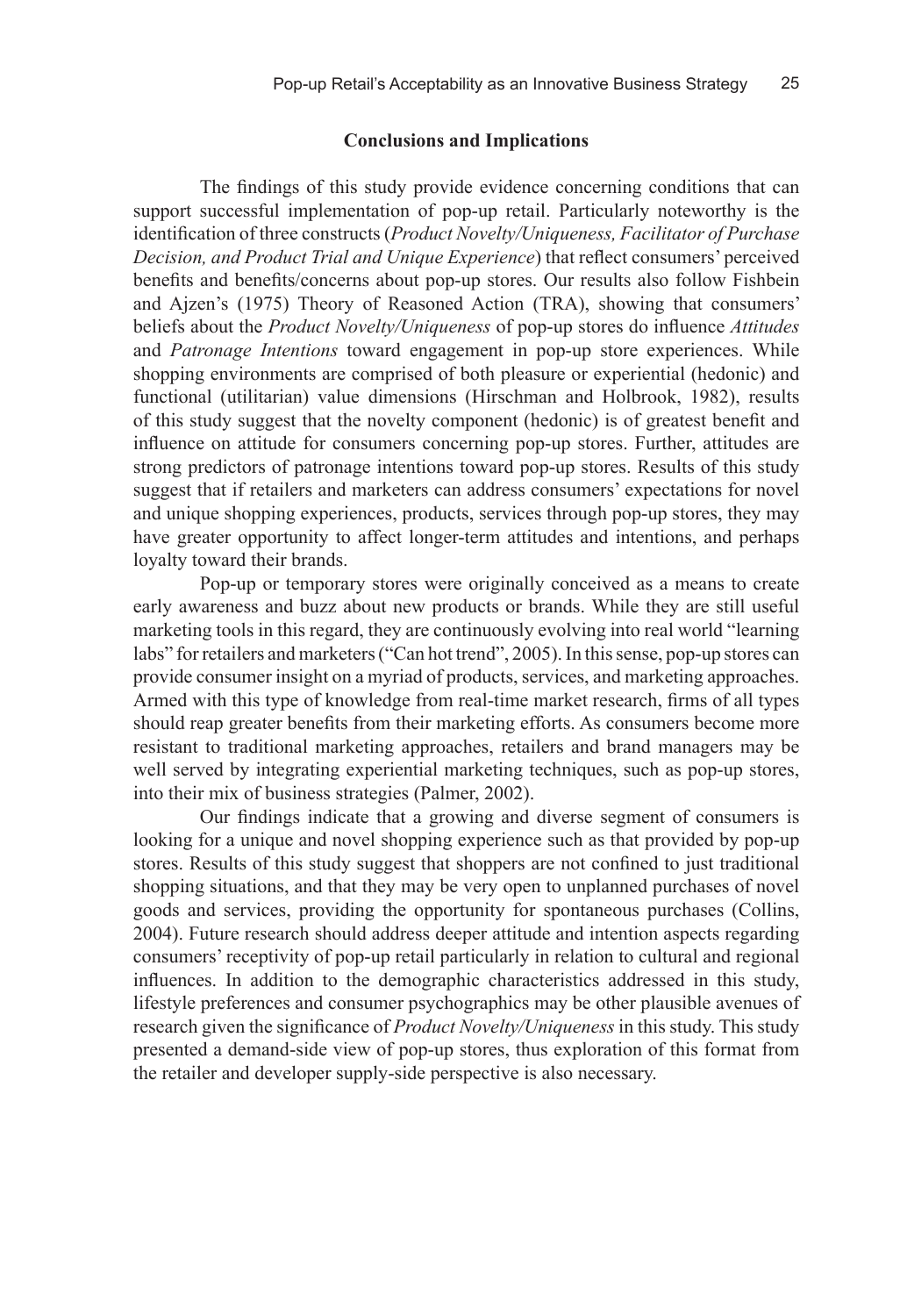# **Acknowledgements**

The authors would like to thank Yi-Tung Lo, Keila Tyner, Katherine Maurer, and Kelly Jondle for their assistance in literature search and data collection.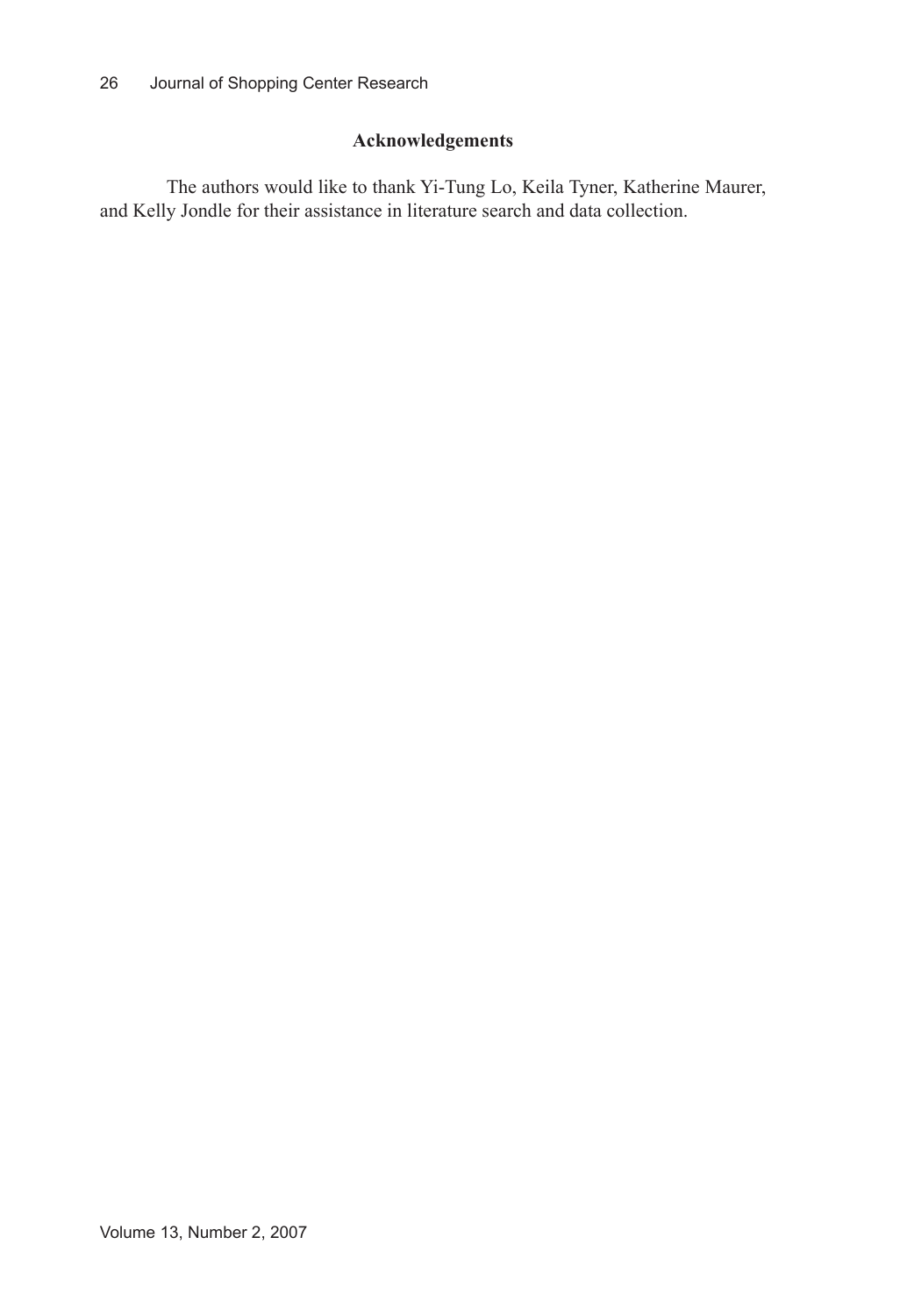#### **References**

Anderson, C. E., D. J. Bums, and J. S. Reid (2003), "The Next Evolutionary Step for Regional Shopping Malls," *Journal of Shopping Center Research*, 10(2), 27-59.

Babin, B. J., W. R. Darden, and M. Griffin (1994), "Work and/or Fun: Measuring Hedonic and Utilitarian Shopping Value," *Journal of Consumer Research*, 20(4), 644- 656.

Baker, M.J., and G.A. Churchill Jr. (1977), "The Impact of Physically Attractive Models on Advertising Evaluations," *Journal of Marketing Research*, 14(4), 538-555.

Baker, J., A. Parasuraman, D. Grewal and G. B. Voss (2002), "The Influence of Multiple Store Environment Cues on Perceived Merchandise Value and Patronage Intentions," *Journal of Marketing*, 66(2), 120-141.

"Being Spaces & Brand Spaces" (2006), *Trend Watching*, retrieved October 1, 2006 from http://www.trendwatching.com/trends/brand-spaces.htm.

Bigham, L. (2005), "Experiential Marketing: A Survey of Consumer Responses," White Paper, retrieved February 9, 2006 from http://www.jackmorton.com/us/philosophy/ whitePaper.asp.

"Can Hot Trend "Pop Up" Stores Create More Than Just PR Buzz?" (2005), *Market Wire*, April 11, 2005.

Christiansen, T., L. Comer, R. Feinberg, and H. Rinne (1999), "Effects of Mall Entertainment Value on Mall Profitability," *Journal of Shopping Center Research*, 6(2), 7-23.

Collins, C. (2004), "You Want It? You Got It - Instantly. Retailers Have Gone Beyond Traditional Stores, Catalogs, and Websites. Now They Offer Opportunities 24/7," *The Christian Science Monitor*, 96(228), 13.

Dodds, W. B., K.B. Monroe and D. Grewal (1991), "Effects of Price, Brand and Store Information on Buyers' Product Evaluations," *Journal of Marketing Research*, 28(3), 307-319.

Engel, F. J., R.D. Blackwell and P.W. Miniard (1995), *Consumer Behavior*, 8th ed., Orlando, FL: Dryden Press.

Fenley, G. (2003), "Reinventing the Mall," *Display & Design Ideas*, 15(4), 20-23.

Fishbein, M. and I. Ajzen (1975), *Belief, Attitude, Intention and Behavior: An Introduction to Theory and Research*, Reading, MA: Addison-Wesley.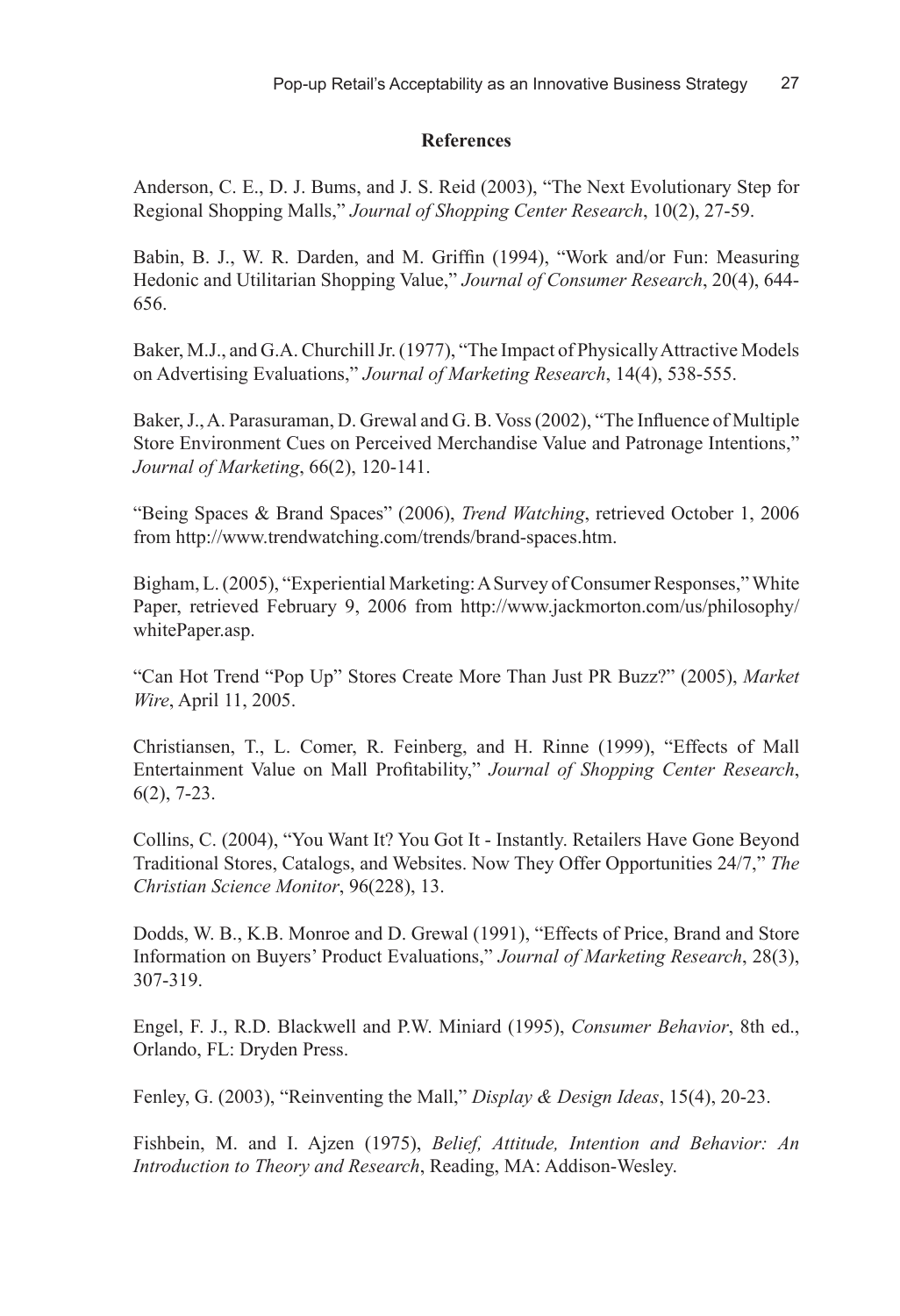Gajilan, A.T. (2005), "Wolves in Shops' Clothing", *Fortune Small Business*, 15(1), 16-18.

 "Gen Y to Marketers: Engage Us with Experiential Marketing" (2005), *PR Newswire*, November 30, 2005.

Gordon, K. T. (2004), "Give it a Go: A "Hands-on" Approach to Marketing Your Product Could Be Just the Thing to Win Customers," *Entrepreneur Magazine*, 32(9), 74-75.

Gilmore, J. and B. Pine (2002), "Differentiating Hospitality Operations via Experiences," *Cornell Hotel and Restaurant Administration Quarterly*, 43(3), 87-96.

Hays, C. L. (2004), "Stores That Pop Up and Go Away, On Purpose," *New York Times*, December 7, 2004, G-14.

Hirschman, E. C. and M.B. Holbrook (1982), "Hedonic Consumption: Emerging Concepts, Methods and Propositions," *Journal of Marketing*, 46, 92-101.

Jack Morton Worldwide. (2006), *Jack Morton White Paper No. 7*, retrieved March 1, 2007, from http://www.jackmorton.com/us/philosophy/whitepaper.asp.

Jack Morton Worldwide (2007), "What is Experiential?" retrieved March 1, 2007 from http://www.jackmorton.com/us/home/.

Karolefski, J. (2003), "Sampling with Sizzle; Retailers Are Upgrading Their Promotions to Engage Shoppers and Create a Memorable Experience," *Supermarket News*, January 20, 2003.

Kim, Y., L. Jolly, A. Fairhurst and K. Atkins (2005), "Mixed-Use Development: Creating a Model of Key Success Factors," *Journal of Shopping Center Research*, 12(1), 53-76.

Kline, R.B. (1998), *Principles and Practice of Structural Equation Modeling*, New York: Guilford Press.

Lee, S.E. and M.A. Littrell (2006), "Marketing Cultural Products on the Internet: Targeting Cultural Creatives," *Clothing and Textiles Research Journal*, 24(1), 33-45.

Mathwick, C., N. Malhotra, and E. Rigdon (2001), "Experiential Value: Conceptualization, Measurement and Application in the Catalog and Internet Shopping Environment," *Journal of Retailing*, 77(1), 39-56.

McCole, P. (2004), "Refocusing Marketing to Reflect Practice," *Marketing Intelligence and Planning*, 22(5), 531-539.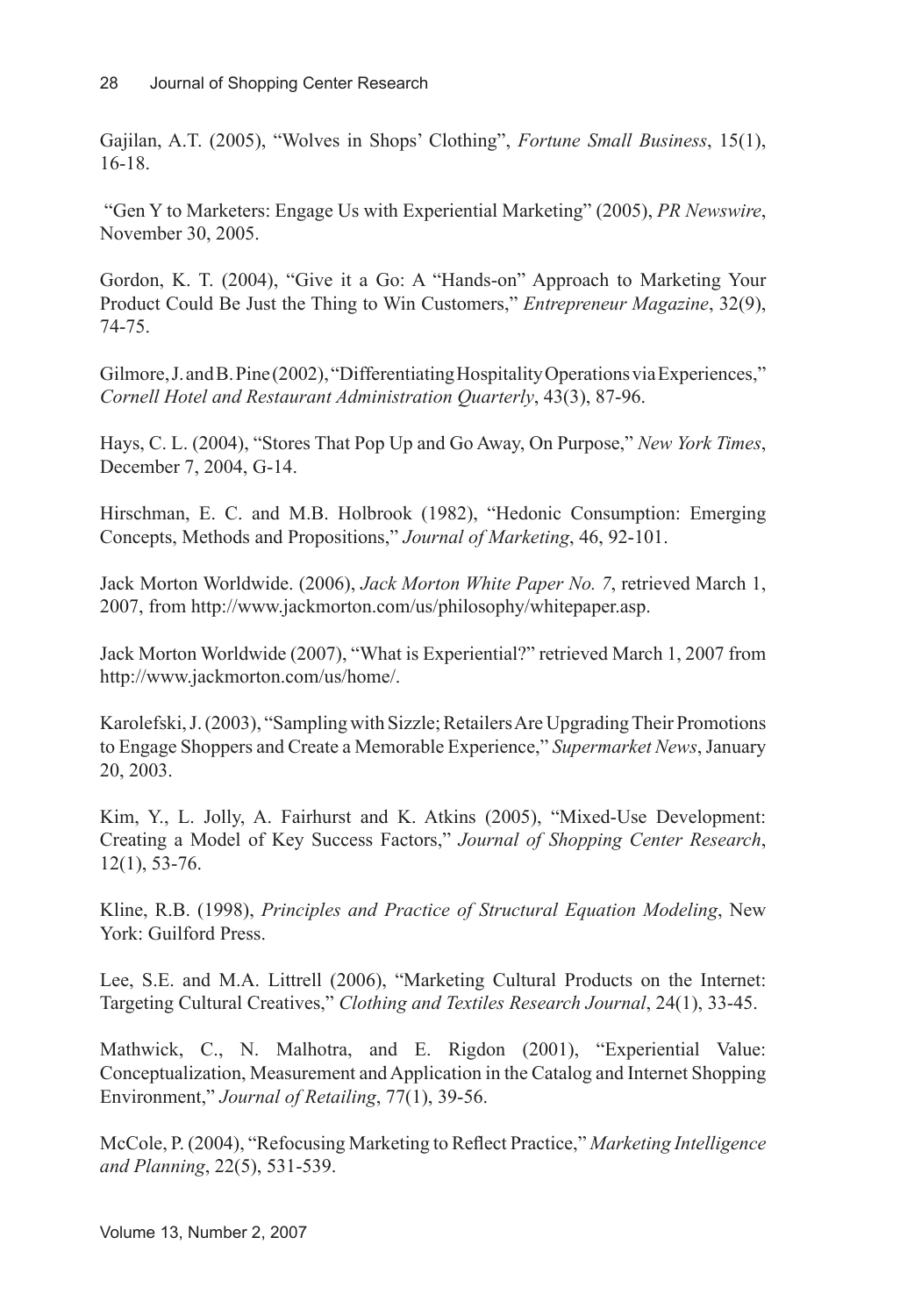McMahon, E. T. (1999), "Smart Growth Trends," *Planning Commissioners Journal*, 33, 3-5.

McNickel, D. (2004), "Hands on Brands: Feel Them. Do Them. Be Them," *New Zealand Marketing Magazine*, May 2004, 10.

Miles, M. B., and A.M. Huberman (1994), *Qualitative Data Analysis*, Thousand Oaks, CA: Sage Publications.

Nunnally, J. G. (1967), *Psychometric Theory*, 1st ed., New York: McGraw-Hill.

Ogle, J. P., K.H. Hyllegard and B. Dunbar (2004), "Predicting Patronage Behaviors in a Sustainable Retail Environment: Adding Retail Characteristics and Consumer Lifestyle Orientation to the Belief-Attitude-Behavior Intention Model," *Environment and Behavior*, 36(5), 717-741.

Palmer, T. (2002), "Sensing a Winner: Touchy-Feely Marketing is Being Employed by FMCG Companies as They Seek Alternatives to the Traditional Marketing Media to Give Key Consumers a Comprehensive Brand Experience," *Grocer*, January 26, 2002.

Park, C., S.Y. Hybm, and J.D. MacInnis (2000), "Choosing What I Want versus Rejecting What I Don't Want: An Application of Decision Framing to Product Option Choice Decision," *Journal of Marketing Research*, 37(2), 187-202.

Pine, B.J. II, and J. Gilmore (1999), *The Experience Economy*, Boston: Harvard Business School Press.

Ponsonby-Mccabe, S. and E. Boyle (2006), "Understanding Brands as Experiential Spaces: Axiological Implications for Marketing Strategists," *Journal of Strategic Marketing*, 14(2), 175-189.

"Pop-Up Marketing Store" (2006), *EventNet*, retrieved January 25, 2006 from http:// www.eventnetusa.com/popup.html.

"Pop-Up Retail" (2005), *Trend Watching*, retrieved February 6, 2006 from http://www. trendwatching.com/trends/POPUP\_RETAIL.htm.

"Pop-Up Retail: Brand Environments to Go" (2005), *360 Newsletter*, retrieved February 6, 2006 from http://www.jackmorton.com/360/industry\_news/apr05\_in2.asp.

Postrel, V. (2003), *The Substance of Style*, New York: Harper Collins.

"Reinventing the Mall" (2003), *Display & Design Ideas*, 15(4), 1017-1030.